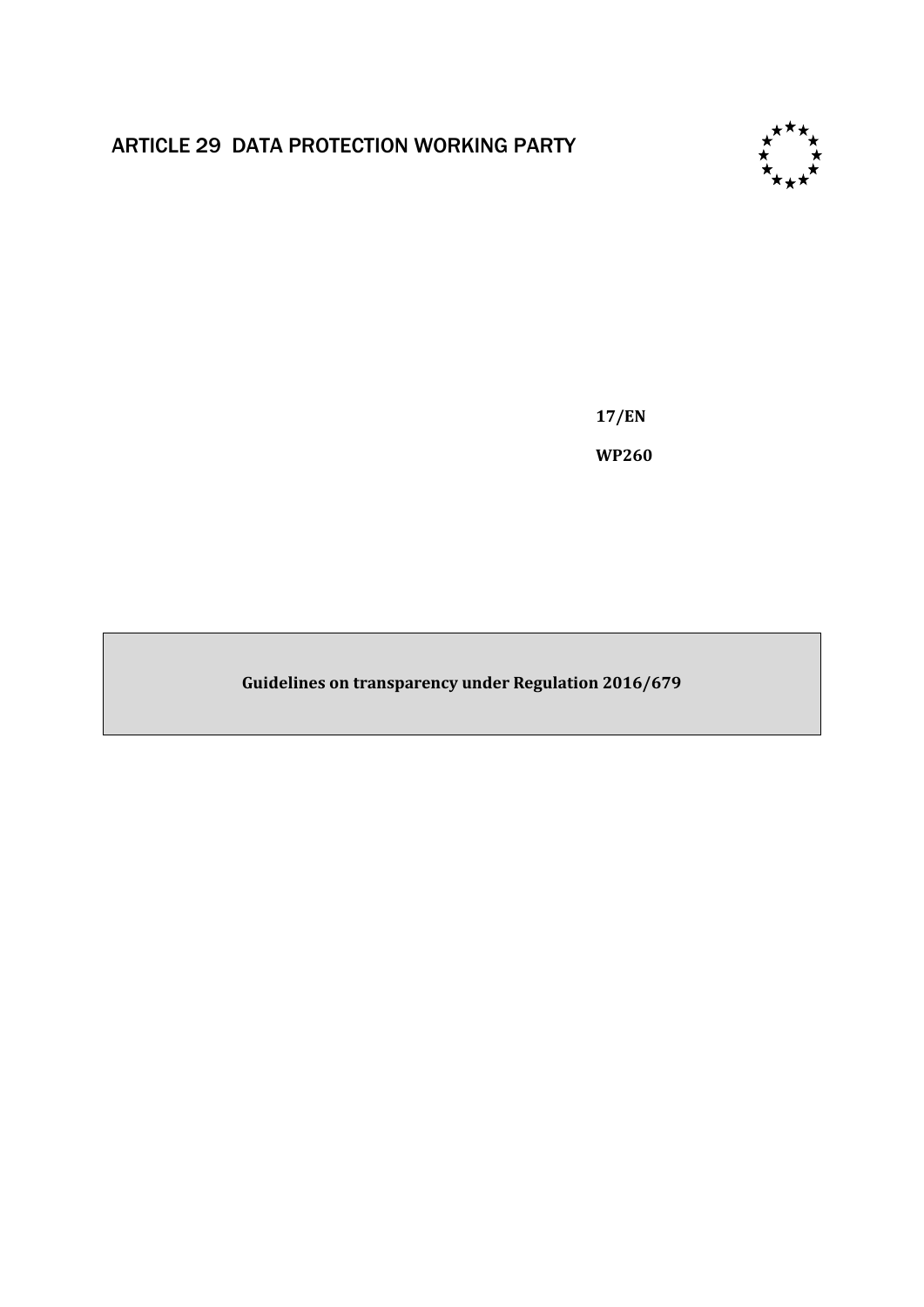THE WORKING PARTY ON THE PROTECTION OF INDIVIDUALS WITH REGARD TO THE PROCESSING OF PERSONAL DATA

set up by Directive 95/46/EC of the European Parliament and of the Council of 24 October 1995,

having regard to Articles 29 and 30 paragraphs 1(a) and 3 of that Directive,

having regard to its Rules of Procedure,

HAS ADOPTED THE PRESENT DOCUMENT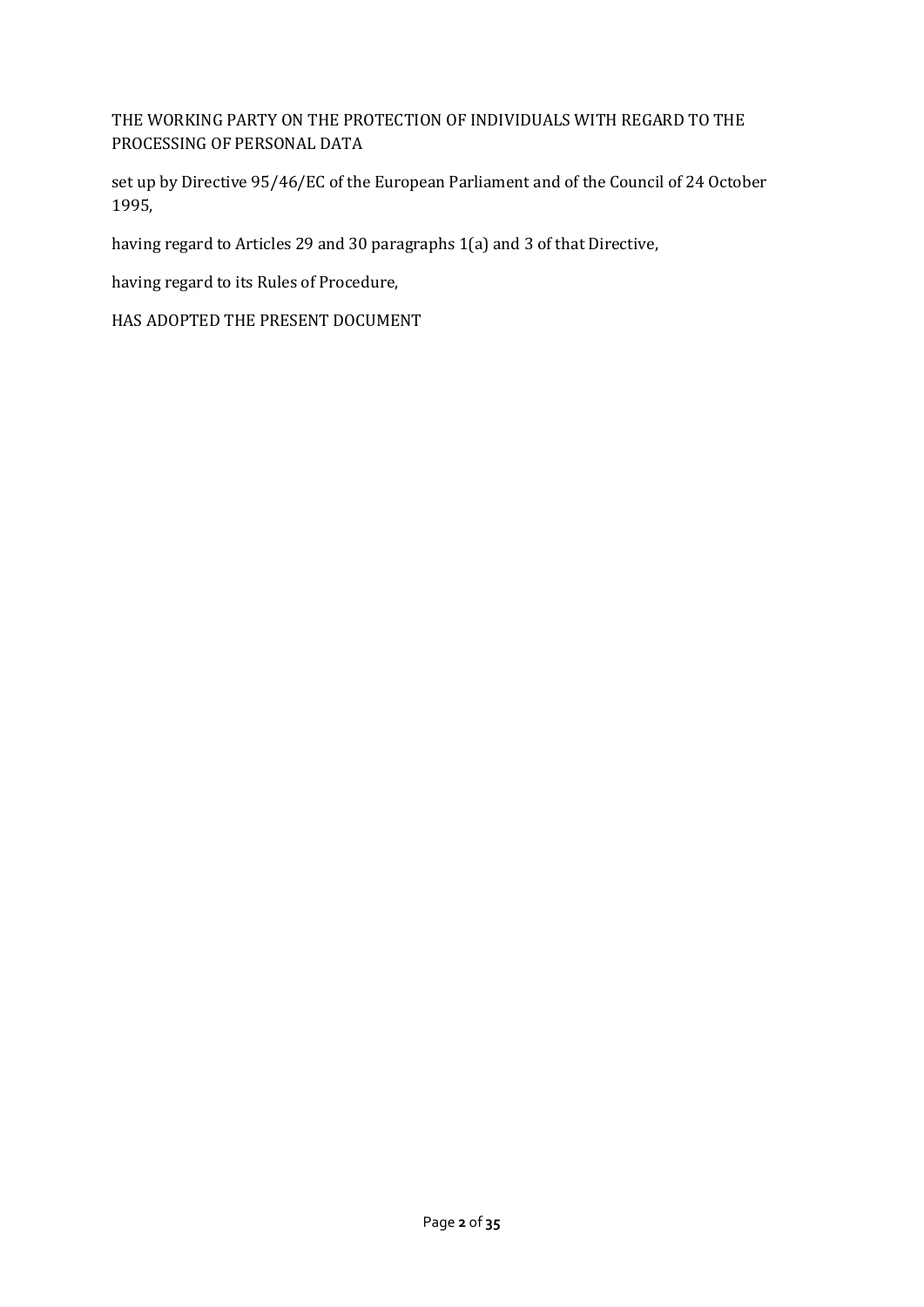| Proves impossible, disproportionate effort and serious impairment of objectives25 |  |
|-----------------------------------------------------------------------------------|--|
|                                                                                   |  |
|                                                                                   |  |
|                                                                                   |  |
|                                                                                   |  |

# **Table of Contents**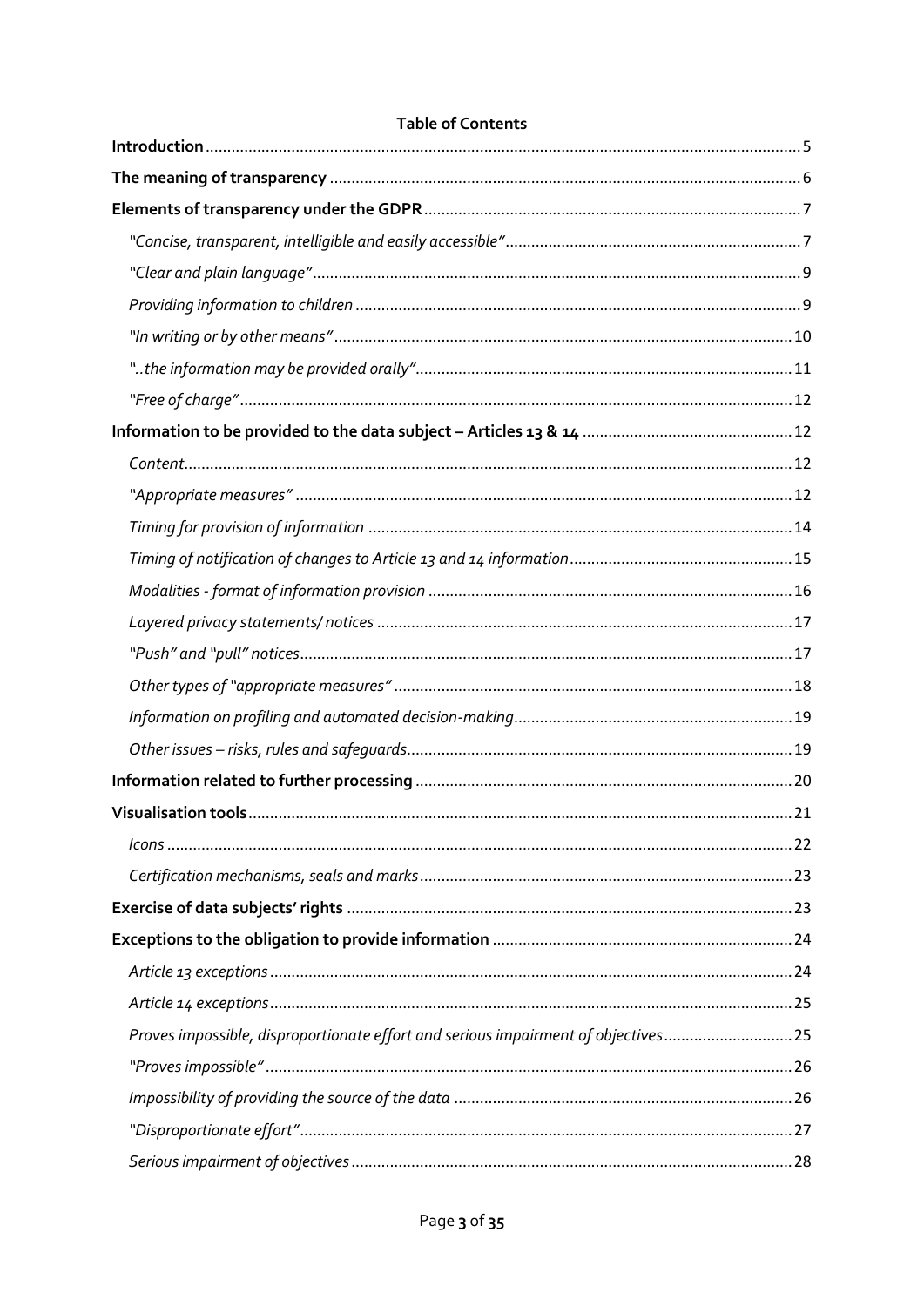<span id="page-3-0"></span>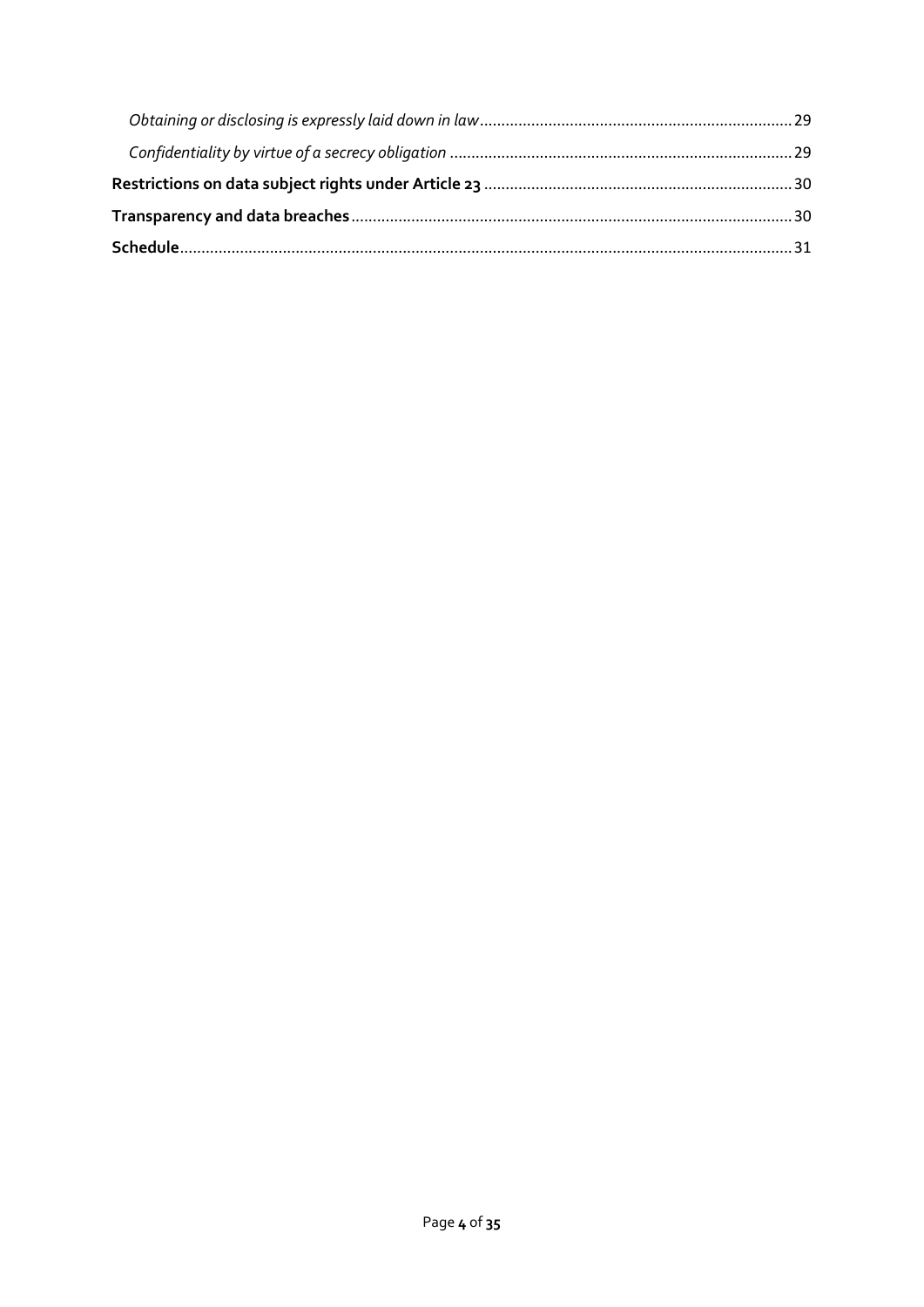### **Introduction**

**.** 

- 1. These guidelines provide practical guidance and interpretative assistance on the new obligation of transparency concerning the processing of personal data under the General Data Protection Regulation<sup>1</sup> (the "GDPR"). Transparency is an overarching obligation under the GDPR applying to three central areas: (1) the provision of information to data subjects related to fair processing; (2) how data controllers communicate with data subjects in relation to their rights under the GDPR; and (3) how data controllers facilitate the exercise by data subjects of their rights<sup>2</sup>. Insofar as compliance with transparency is required in relation to data processing under Directive (EU) 2016/680<sup>3</sup>, these guidelines also apply to the interpretation of that principle.<sup>4</sup>
- 2. Transparency is a long established feature of the law of the  $EU<sup>5</sup>$ . It is about engendering trust in the processes which affect the citizen by enabling them to understand, and if necessary, challenge those processes. It is also an expression of the principle of fairness in relation to the processing of personal data expressed in Article 8 of the Charter of Fundamental Rights of the European Union. Under the GDPR (Article  $5(1)(a)^6$ ), in addition to the requirements that data must be processed lawfully and fairly, transparency is now included as a fundamental aspect of these principles. 7 Transparency is intrinsically linked to fairness and the new principle of accountability under the GDPR. It also follows from Article 5.2 that the controller must be able to demonstrate that personal data are processed in a transparent manner in relation to the data subject.<sup>8</sup> Connected to this, the accountability

 $^1$  Regulation (EU) 2016/679 of the European Parliament and of the Council of 27 April 2016 on the protection of natural persons with regard to the processing of personal data and on the free movement of such data, and repealing Directive 95/46/EC.

<sup>&</sup>lt;sup>2</sup> These guidelines set out general principles in relation to the exercise of data subjects' rights rather than considering specific modalities for each of the individual data subject rights under the GDPR.

<sup>&</sup>lt;sup>3</sup> Directive (EU) 2016/680 of the European Parliament and of the Council of 27 April 2016 on the protection of natural persons with regard to the processing of personal data by competent authorities for the purposes of the prevention, investigation, detection or prosecution of criminal offences or the execution of criminal penalties, and on the free movement of such data, and repealing Council Framework Decision 2008/977/JHA

<sup>4</sup> While transparency is not one of the principles relating to processing of personal data set out in Article 4 of Directive (EU) 2016/680, Recital 26 states that any processing of personal data must be "lawful, fair and transparent" in relation to the natural persons concerned.

<sup>5</sup> Article 1 of the TEU refers to decisions being taken "*as openly as possible and as close to the citizen as possible*"; Article 11(2) states that "*The institutions shall maintain an open, transparent and regular dialogue with representative associations and civil society";* and Article 15 of the TFEU refers amongst other things to citizens of the Union having a right of access to documents of Union institutions, bodies, offices and agencies and the requirements of those Union institutions, bodies, offices and agencies to ensure that their proceedings are transparent.

<sup>&</sup>lt;sup>6</sup> "Personal data shall be processed lawfully, fairly and in a transparent manner in relation to the data subject".

 $^7$  In Directive 95/46/EC, transparency was only alluded to in Recital 38 by way of a requirement for processing of data to be fair, but not expressly referenced in the equivalent Article 6(1)(a).

 $^8$  Article 5.2 of the GDPR obliges a data controller to demonstrate transparency (together with the five other principles relating to data processing set out in Article 5.1) under the principle of accountability.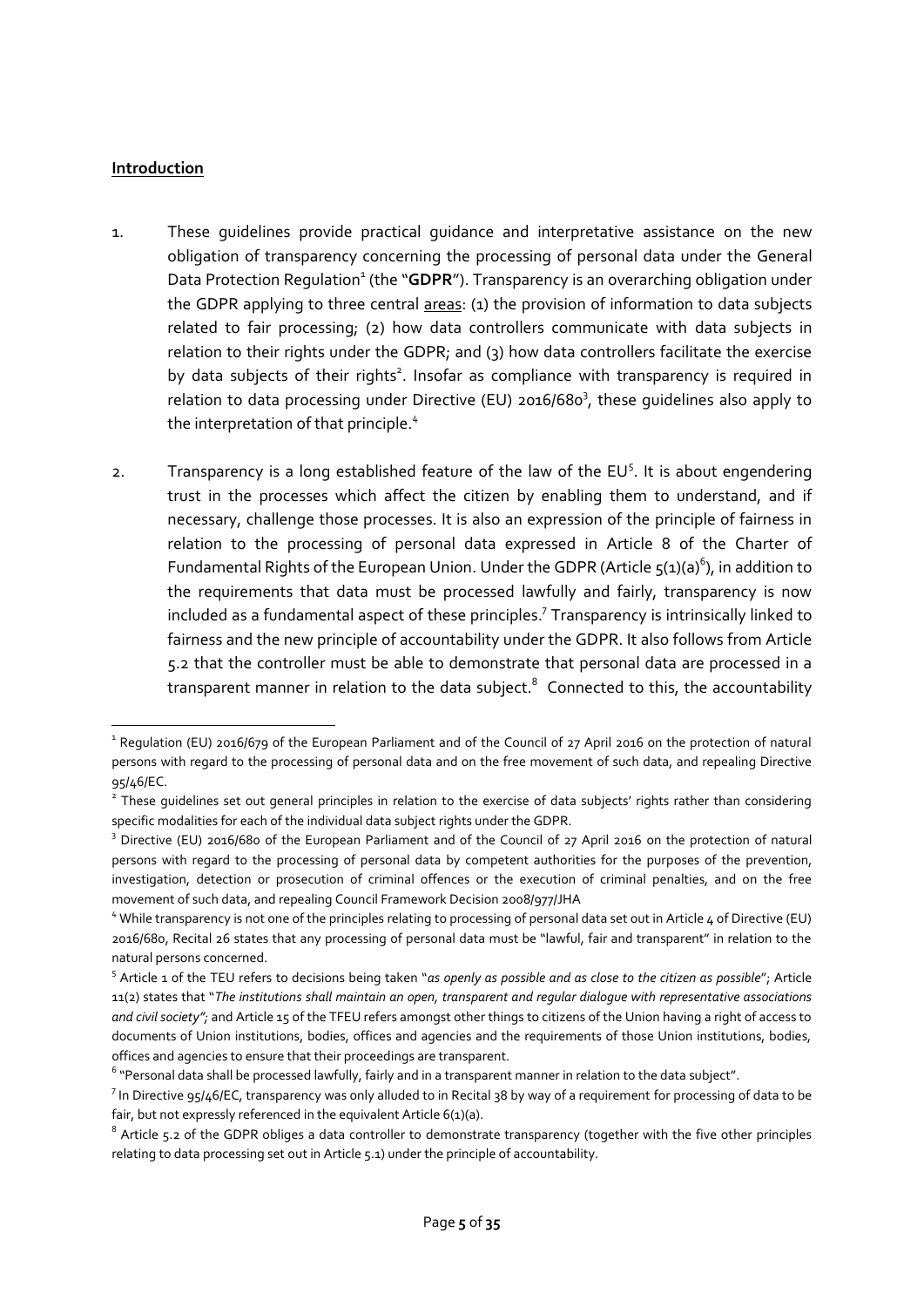principle requires transparency of processing operations in order that data controllers are able to demonstrate compliance with their obligations under the GDPR<sup>9</sup>. In accordance with Recital 171 of the GDPR, where processing which is already under way prior to 25 May 2018, a data controller should ensure that it is compliant with its transparency obligations as of 25 May 2018 (along with all other obligations under the GDPR). This means that prior to 25 May 2018, data controllers should revisit all information provided to data subjects on processing of their personal data (for example in privacy statements/ notices etc.) to ensure that they adhere to the requirements in relation to transparency which are discussed in these guidelines.

- 3. Transparency, when adhered to by data controllers, empowers data subjects to hold data controllers and processors accountable and to exercise control over their personal data by, for example, providing or withdrawing informed consent and actioning their data subject rights<sup>10</sup>. The concept of transparency in the GDPR is user-centric rather than legalistic and is realised by way of specific practical requirements on data controllers and processors in a number of articles. The practical (information) requirements are outlined in Articles 12 - 14 of the GDPR. However, the quality, accessibility and comprehensibility of the information is as important as the actual content of the transparency information, which must be provided to data subjects.
- 4. The transparency requirements in the GDPR apply irrespective of the legal basis for processing and throughout the life cycle of processing. This is clear from Article 12 which provides that transparency applies at the following stages of the data processing cycle:
	- before or at the start of the data processing cycle i.e. when the personal data is being collected either from the data subject or otherwise obtained;
	- throughout the whole processing period i.e. when communicating with data subjects about their rights; and
	- at specific points while processing is ongoing, for example when data breaches occur or in the case of material changes to the processing.

# <span id="page-5-0"></span>**The meaning of transparency**

5. Transparency is not defined in the GDPR. Recital 39 of the GDPR is informative as to the meaning and effect of the principle of transparency in the context of data processing:

 $\overline{a}$ <sup>9</sup> The obligation upon data controllers to implement technical and organisational measures to ensure and be able to demonstrate that processing is performed in accordance with the GDPR is set out in Article 24.1.

<sup>&</sup>lt;sup>10</sup>See for example the Opinion of Advocate General Cruz Villalon (9 July 2015) in the Bara case (Case C-201/14) at paragraph 74: *"the requirement to inform the data subjects about the processing of their personal data, which guarantees transparency of all processing, is all the more important since it affects the exercise by the data subjects of their right of access to the data being processed, referred to in Article 12 of Directive 95/46, and their right to object to the processing of those data, set out in Article 14 of that directive".*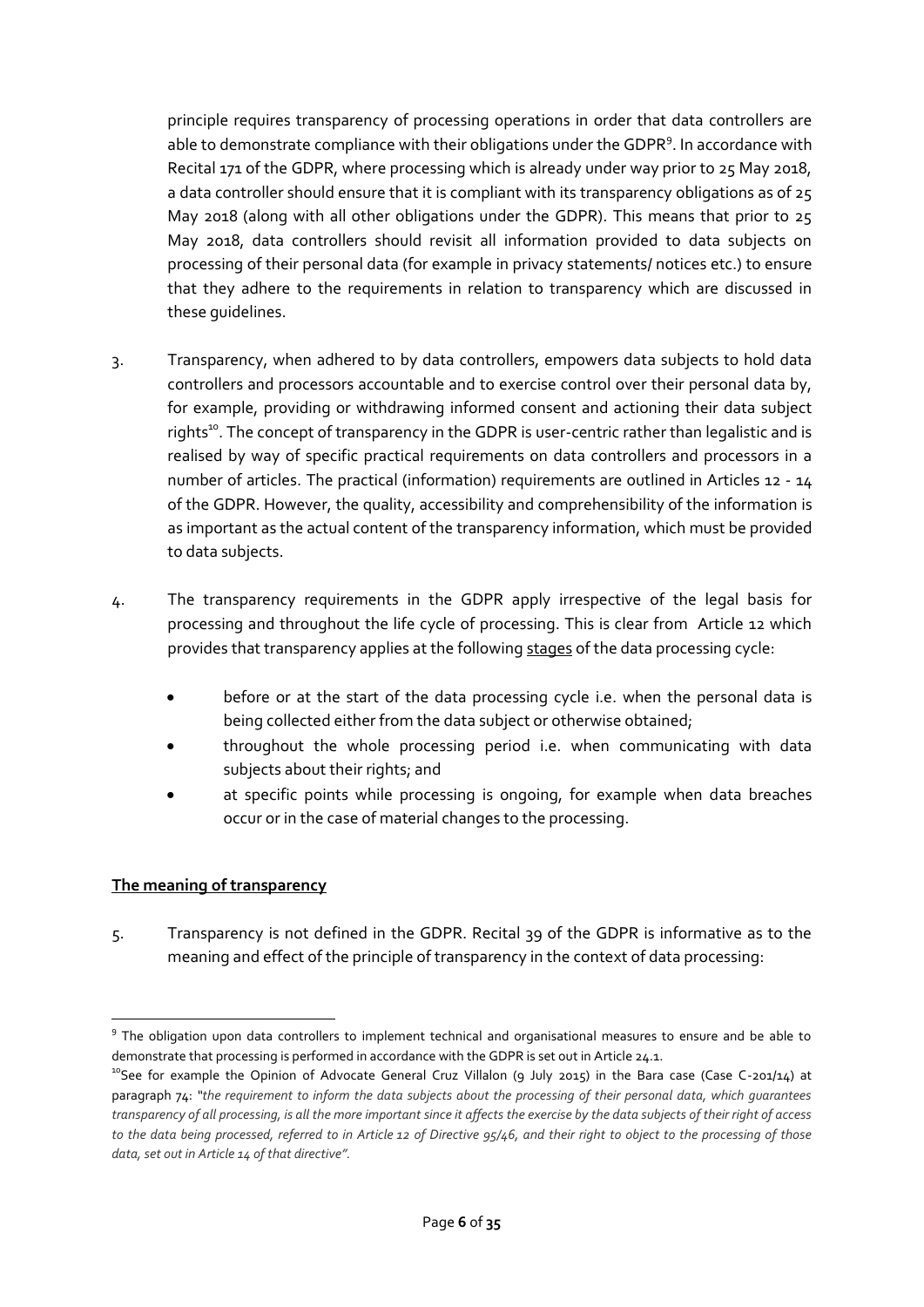*"It should be transparent to natural persons that personal data concerning them are collected, used, consulted or otherwise processed and to what extent the personal data are or will be processed. The principle of transparency requires that any information and communication relating to the processing of those personal data be easily accessible and easy to understand, and that clear and plain language be used. That principle concerns, in particular, information to the data subjects on the identity of the controller and the purposes of the processing and further information to ensure fair and transparent processing in respect of the natural persons concerned and their right to obtain confirmation and communication of personal data concerning them which are being processed…"*

### <span id="page-6-0"></span>**Elements of transparency under the GDPR**

- 6. The key articles in relation to transparency in the GDPR, as they apply to the rights of the data subject, are found in Chapter III (Rights of the Data Subject). Article 12 sets out the general rules which apply to: the provision of information to data subjects (under Articles 13 - 14); communications with data subjects concerning the exercise of their rights (under Articles 15 - 22); and communications in relation to data breaches (Article 34). In particular Article 12 requires that the information or communication in question must comply with the following rules:
	- it must be concise, transparent, intelligible and easily accessible (Article 12.1);
	- clear and plain language must be used (Article 12.1);
	- the requirement for clear and plain language is of particular importance when providing information to children (Article 12.1);
	- it must be in writing *"or by other means, including where appropriate, by electronic means"*(Article 12.1);
	- where requested by the data subject it may be provided orally (Article 12.1) ; and
	- it must be provided free of charge (Article 12.5).

#### *"Concise, transparent, intelligible and easily accessible"*

- <span id="page-6-1"></span>7. The requirement that the provision of information to, and communication with, data subjects is done in a "concise and transparent" manner means that data controllers should present the information/ communication efficiently and succinctly in order to avoid information fatigue. This information should be clearly differentiated from other nonprivacy related information such as contractual provisions. In an online context, the use of a layered privacy statement/ notice will enable a data subject to navigate to the particular section of the privacy statement / notice which they want to immediately access rather than having to scroll through large amounts of text searching for particular issues.
- 8. The requirement that information is "intelligible" means that it should be understood by an average member of the intended audience. This means that the controller needs to first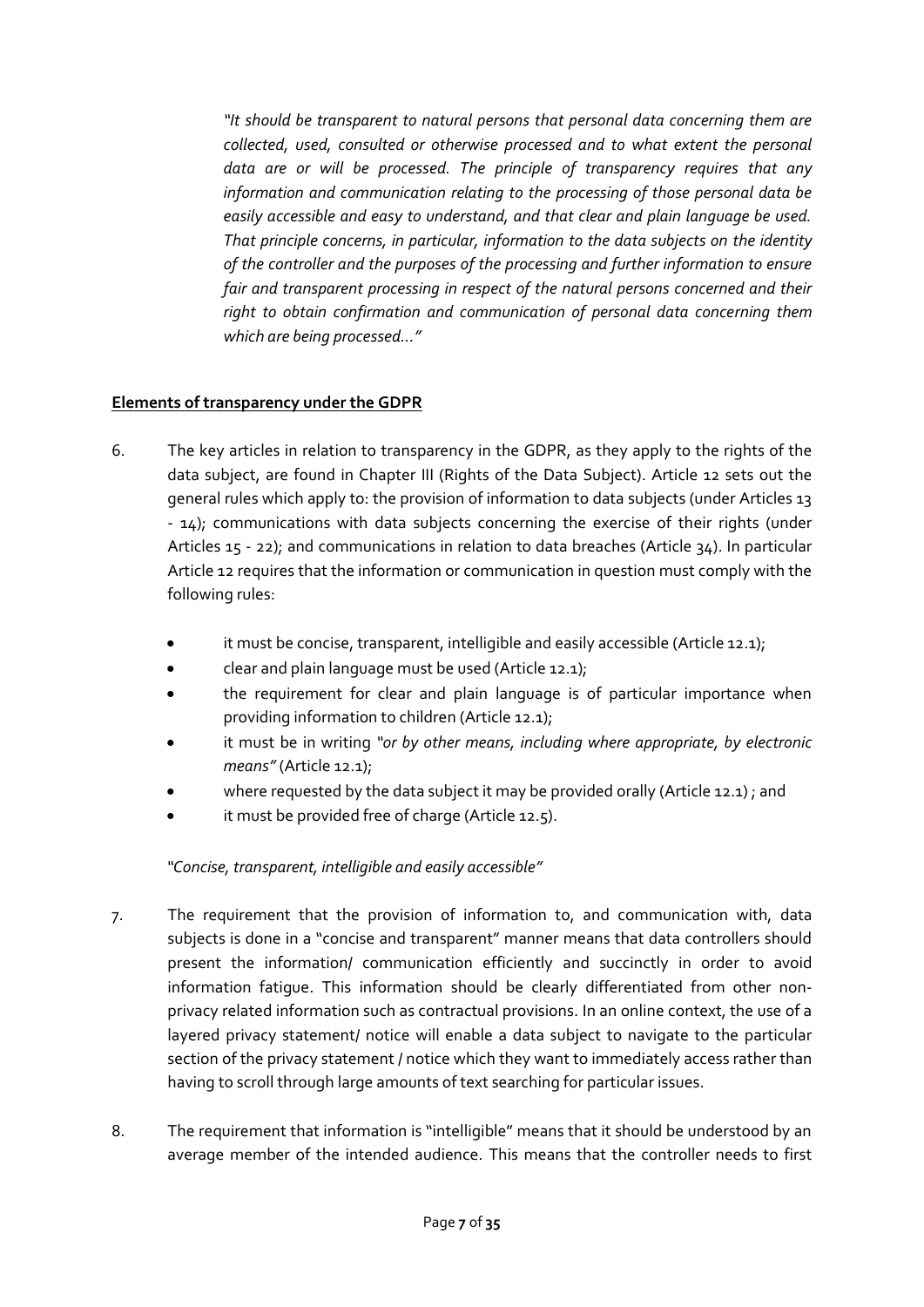identify the intended audience and ascertain the average member's level of understanding. As the intended audience may, however, differ from the actual audience, the controller should also regularly check whether the information/ communication is still tailored to the actual audience (in particular where it comprises children), and make adjustments if necessary. Controllers can demonstrate their compliance with the transparency principle by testing the intelligibility of the information and effectiveness of user interfaces/ notices/ policies etc. through user panels.

- 9. A central consideration of the principle of transparency outlined in these provisions is that the data subject should be able to determine in advance what the scope and consequences of the processing entails. As a best practice, in particular for complex, technical or unexpected data processing, the WP29 position is that controllers should not only provide the prescribed information under Articles 13 and 14, but also separately spell out in unambiguous language what the most important *consequences* of the processing will be: in other words what kind of effect will the specific processing described in a privacy statement/ notice actually have on a data subject? Such a description of the consequences of the processing should not simply rely on innocuous and predictable "best case" examples of data processing, but should provide an overview of the types of processing that could have the highest impact on the fundamental rights and freedoms of data subjects in relation to protection of their personal data.
- 10. The "easily accessible" element means that the data subject should not have to seek out the information; it should be immediately apparent to them where this information can be accessed, for example by providing it directly to them, by linking them to it, by clearly signposting it or as an answer to a natural language question (for example in an online layered privacy statement/ notice, in FAQs, by way of contextual pop-ups which activate when a data subject fills in an online form, or in an interactive digital context through a chatbot interface etc.).

# **Example**

Every organisation that maintains a website should publish a privacy statement/ notice on the website. A link to this privacy statement/ notice should be clearly visible on each page of this website under a commonly used term (such as "Privacy", "Privacy Policy" or "Data Protection Notice"). Positioning or colour schemes that make a text or link less noticeable, or hard to find on a webpage, are not considered easily accessible.

For apps, the necessary information should also be made available from an online store prior to download. Once the app is installed, the information should never be more than "two taps away". Generally speaking, this means that the menu functionality often used in apps should always include a "Privacy"/ "Data Protection" option.

WP29 recommends as a best practice that at the point of collection of the personal data in an online context a link to the privacy statement/ notice is provided or that this information is made available on the same page on which the personal data is collected.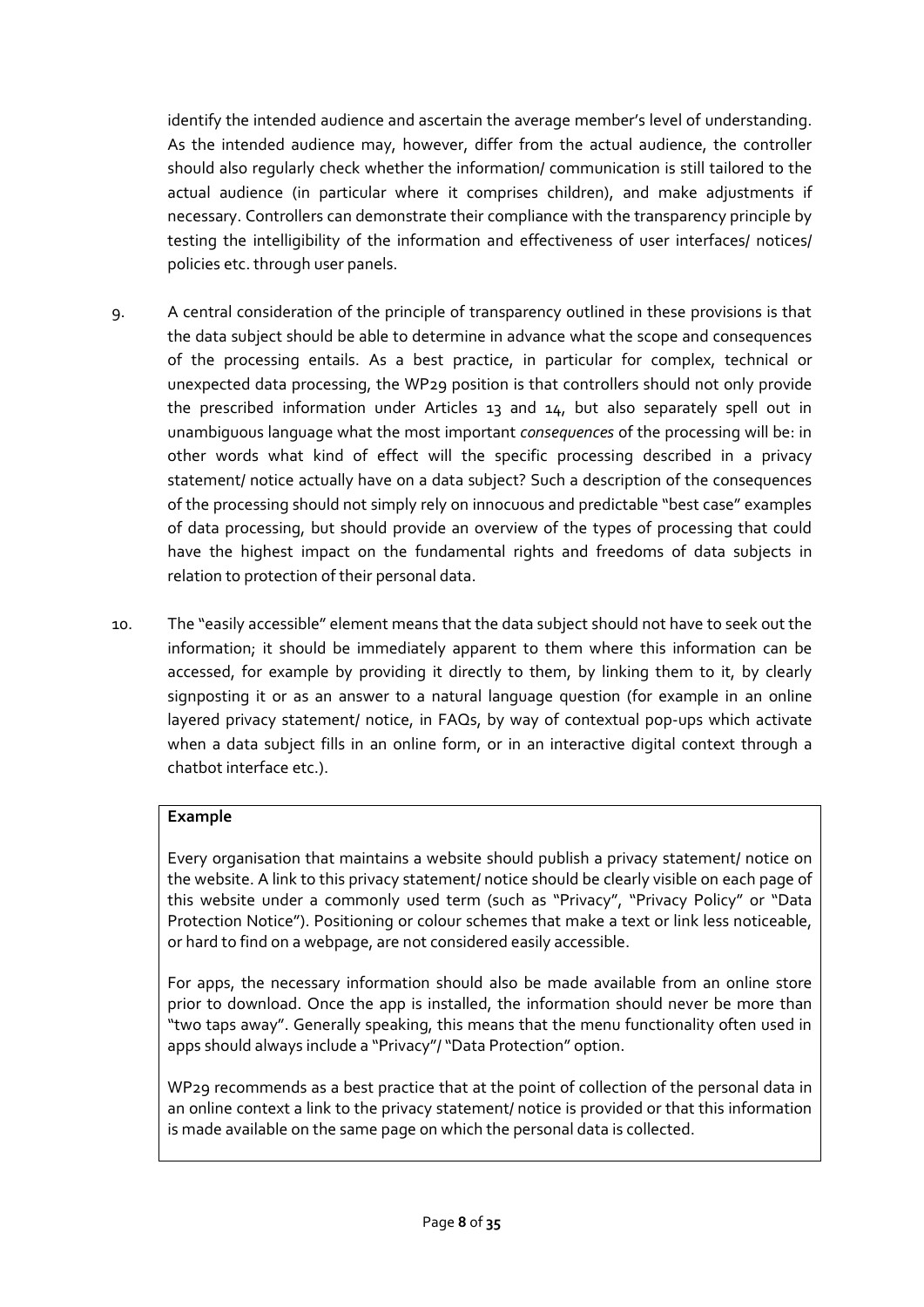### *"Clear and plain language"*

<span id="page-8-0"></span>11. With *written* information (and where written information is delivered orally, or by audio/ audiovisual methods, including for vision-impaired data subjects), best practices for clear writing should be followed.<sup>11</sup> A similar language requirement (for "plain, intelligible language") has previously been used by the EU legislator<sup>12</sup> and is also explicitly referred to in the context of consent in Recital  $42$  of the GDPR<sup>13</sup>. The requirement for clear and plain language means that information should be provided in as simple a manner as possible, avoiding complex sentence and language structures. The information should be concrete and definitive; it should not be phrased in abstract or ambivalent terms or leave room for different interpretations. In particular the purposes of, and legal basis for, processing the personal data should be clear.

### **Example**

The following phrases are not sufficiently clear as to the purposes of processing:

- *"We may use your personal data to develop new services"* (as it is unclear what the services are or how the data will help develop them);
- *"We may use your personal data for research purposes* (as it is unclear what kind of research this refers to); and
- *"We may use your personal data to offer personalised services"* (as it is unclear what the personalisation entails).
- 12. Language qualifiers such as "may", "might", "some", "often" and "possible" should also be avoided. Paragraphs and sentences should be well structured, utilising bullets and indents to signal hierarchical relationships. Writing should be in the active instead of the passive form and excess nouns should be avoided. The information provided to a data subject should not contain overly legalistic, technical or specialist language or terminology. Where the information is translated into one or more other languages, the data controller should ensure that all the translations are accurate and that the phraseology and syntax makes sense in the second language(s) so that the translated text does not have to be deciphered or re-interpreted. (A translation in one or more other languages should be provided where the controller targets data subjects speaking those languages.)

<span id="page-8-1"></span>*Providing information to children*

1

See How to Write Clearly by the European Commission (2011), to be found at: https://publications.europa.eu/en/publication-detail/-/publication/c2dab20c-0414-408d-87b5-dd3c6e5dd9a5.

<sup>&</sup>lt;sup>12</sup> Article 5 of Council Directive 93/13/EEC of 5 April 1993 on unfair terms in consumer contracts

 $13$  Recital 42 states that a declaration of consent pre-formulated by a data controller should be provided in an intelligible and easily accessible form, using clear and plain language and it should not contain unfair terms.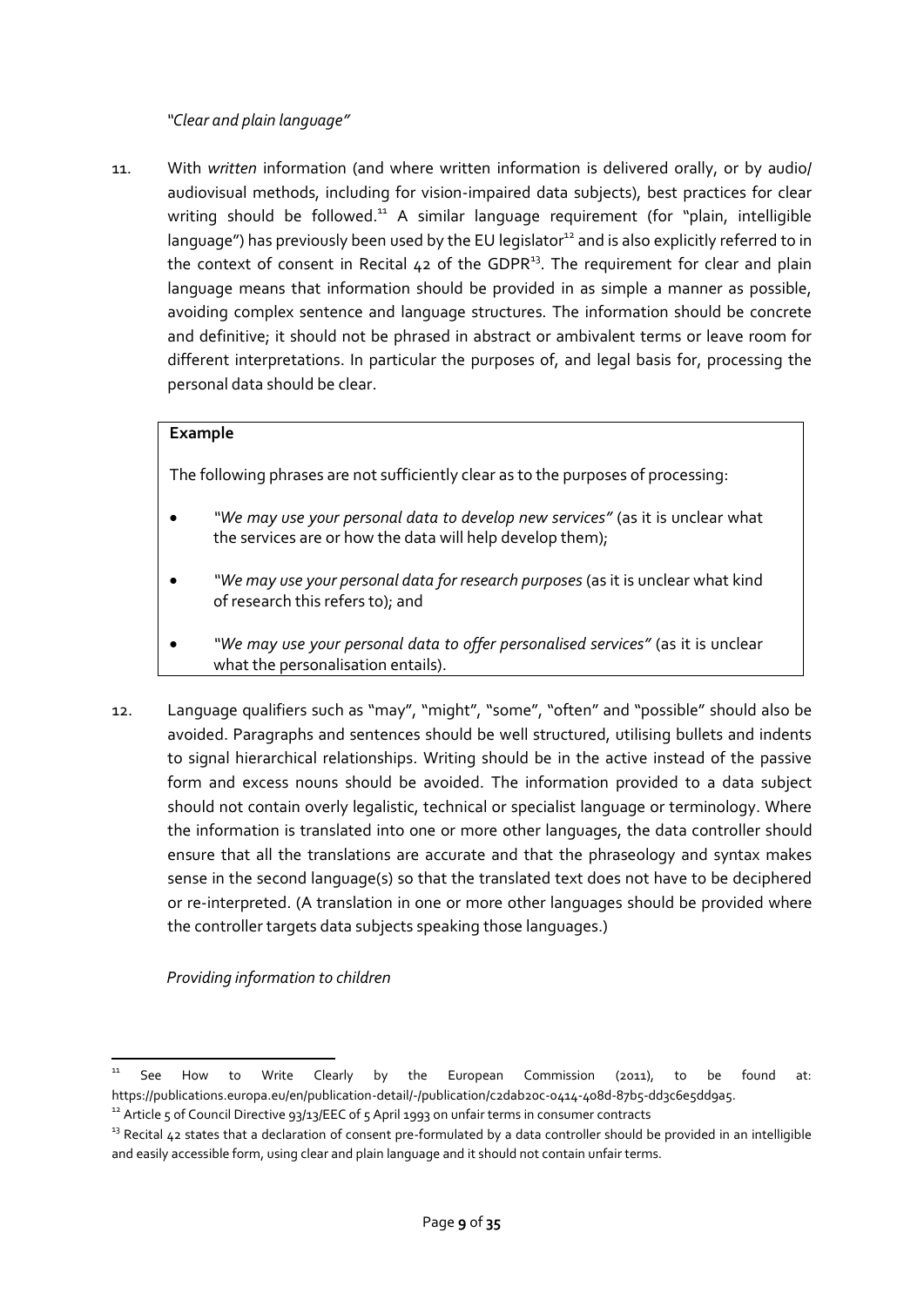13. Where a data controller is targeting children or is, or should be, aware that their goods/ services are particularly utilised by children (and potentially relying on the consent of the  $\text{child}$ <sup>14</sup>, it should ensure that the vocabulary, tone and style of the language used is appropriate to and resonates with children so that the child addressee of the information recognises that the message/ information is being directed at them.<sup>15</sup> A useful example of child-centred language used as an alternative to the original legal language can be found in the "UN Convention on the Rights of the Child in Child Friendly Language".<sup>16</sup> Equally, if a data controller is aware that their goods/ services are availed of by (or targeted at) other vulnerable members of society, including people with disabilities or people who may have difficulties accessing information, the vulnerabilities of such data subjects should be taken into account by the data controller in its assessment of how to ensure that it complies with its transparency obligations in relation to such data subjects<sup>17</sup>. This relates to the need for a data controller to identify its audience, as discussed above at paragraph 8.

### <span id="page-9-0"></span>*"In writing or by other means"*

1

14. Under Article 12.1, the default position for the provision of information to, or communications with, data subjects is that the information is in writing<sup>18</sup>. (Article 12.7 also provides for information to be provided in combination with standardised icons and this issue is considered in the section on visualisation tools at paragraphs  $42 - 45$ ). However, the GDPR also allows for other, unspecified "means" including electronic means to be used. WP29's position with regard to written electronic means is that where a data controller maintains (or operates, in part or in full, through) a website, WP29 recommends the use of layered privacy statements/ notices, which allow website visitors to navigate to particular aspects of the relevant privacy statement/ notice that are of most interest to them (see more on layered privacy statements/ notices at paragraph 30). Of course, the use of layered privacy statements/ notices is not the only written electronic means that can be deployed by controllers. Other electronic means include "just-in-time" contextual pop-up notices, 3D touch or hover-over notices, and privacy dashboards. Additional non-written electronic means which may be provided *in addition* to a layered privacy statement/ notice might

<sup>&</sup>lt;sup>14</sup> i.e. children of 16 years or older (or, where in accordance with Article 8.1 of the GDPR Member State national law has set the age of consent at a specific age between 13 and 16 years for children to consent to an offer for the provision of information society services, children who meet that national age of consent).

<sup>&</sup>lt;sup>15</sup> Recital 38 states that "Children merit special protection with regard to their personal data as they may be less aware of the risks, consequences and safeguards concerned and their rights in relation to the processing of personal data". Recital 58 states that "Given that children merit specific protection, any information and communication, where processing is addressed to a child, should be in such a clear and plain language that the child can easily understand". <sup>16</sup> <https://www.unicef.org/rightsite/files/uncrcchilldfriendlylanguage.pdf>

<sup>&</sup>lt;sup>17</sup> For example, the UN Convention on the Rights of Persons with Disabilities requires that appropriate forms of assistance and support are provided to persons with disabilities to ensure their access to information.

<sup>&</sup>lt;sup>18</sup> Article 12.1 refers to "language" and states that the information shall be provided in writing, or by other means, including, where appropriate, by electronic means.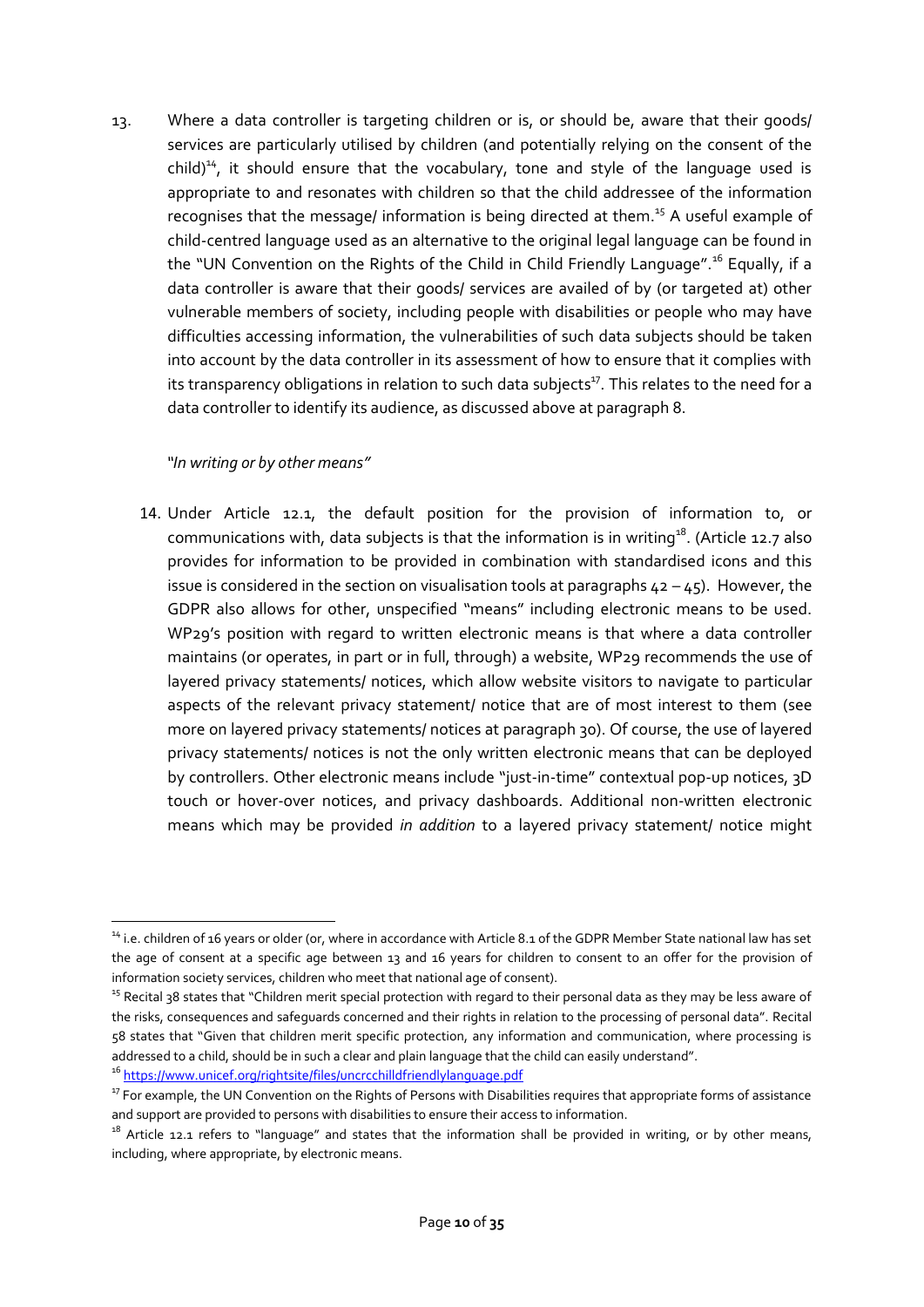include videos and smartphone or IoT voice alerts.<sup>19</sup> "Other means", which are not necessarily electronic, might include, for example, cartoons, infographics or flowcharts.

15. It is critical that the method(s) chosen to provide the information is/are appropriate to the particular circumstances, i.e. the manner in which the data controller and data subject interact or the manner in which the data subject's information is collected. For example, only providing the information in electronic written format, such as in an online privacy statement/ notice may not be appropriate/ workable where a device that captures personal data does not have a screen (e.g. IoT devices/ smart devices) to access the website / display such written information. In such cases, appropriate alternative additional means should be considered, for example providing the privacy statement/ notice in hard copy instruction manuals or providing the URL website address (i.e. the specific page on the website) at which the online privacy statement/ notice can be found in the hard copy instructions or in the packaging. Audio (oral) delivery of the information could also be additionally provided if the screenless device has audio capabilities. WP29 has previously made recommendations around transparency and provision of information to data subjects in its Opinion on Recent Developments in the Internet of Things<sup>20</sup> (such as the use of QR codes printed on internet of things objects, so that when scanned, the QR code will display the required transparency information). These recommendations remain applicable under the GDPR.

### *"..the information may be provided orally"*

- <span id="page-10-0"></span>16. Article 12.1 specifically contemplates that information may be provided orally to a data subject on request, provided that their identity information is proven by other (i.e. non-oral) means. The requirement to verify the identity of the data subject before providing information orally only applies to information relating to the exercise of the data subject's rights, as outlined in Articles 15 to 22 and 34. This precondition to the provision of oral information cannot apply to the provision of general privacy information as outlined in Articles 13 and 14, since information required under Articles 13 and 14 must also be made accessible to *future* users / customers (whose identity a data controller would not be in a position to verify). Hence, information to be provided under Articles 13 and 14 may be provided by oral means without the controller requiring a data subject's identity to be proven.
- 17. The oral provision of information required under Article 13 and 14 does not necessarily mean oral information provided on a person-to-person basis (i.e. in person or by telephone). Automated oral information may be provided in addition to written means. For example, this may apply in the context of persons who are visually impaired when interacting with information society service providers, or in the context of screenless smart devices, as referred to above at paragraph 15. Where a data controller has chosen to provide

1

<sup>&</sup>lt;sup>19</sup> These examples of electronic means are indicative only and data controllers may develop new innovative methods to comply with Article 12.

<sup>&</sup>lt;sup>20</sup> WP29 Opinion 8/2014 adopted on 16 September 2014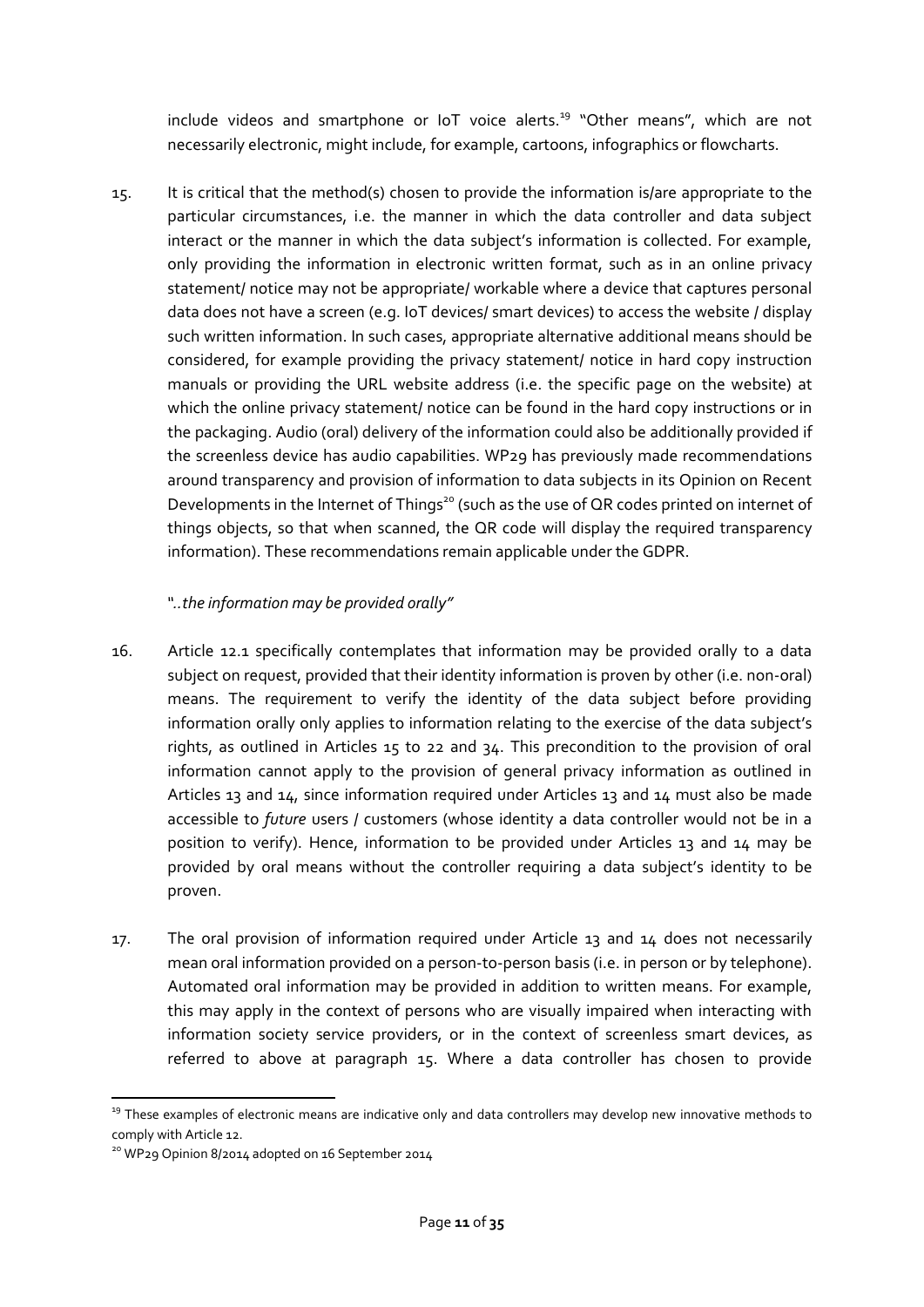information to a data subject orally, or a data subject requests the provision of oral information or communications, WP29's position is that the data controller should allow the data subject to re-listen to pre-recorded messages. This is imperative where the request for oral information relates to visually impaired data subjects or other data subjects who may have difficulty in accessing or understanding information in written format. The data controller should also ensure that it has a record of, and can demonstrate (for the purposes of complying with the accountability requirement): (i) the request for the information by oral means (ii) the method by which the data subject's identity was verified (where applicable - see above at paragraph 16) and (iii) the fact that information was provided to the data subject.

# *"Free of charge"*

<span id="page-11-0"></span>18. Under Article 12.5, data controllers cannot charge data subjects for the provision of information under Articles 13 and 14, or for communications and actions taken under Articles 15 - 22 (on the rights of data subjects) and Article 34 (communication of personal data breaches to data subjects). This aspect of transparency also means that any information provided under the transparency requirements cannot be made conditional upon financial transactions, for example the payment for, or purchase of, services or  $q$ oods. $21$ 

### <span id="page-11-2"></span><span id="page-11-1"></span>**Information to be provided to the data subject – Articles 13 & 14**

#### *Content*

19. The GDPR lists the categories of information that must be provided to a data subject in relation to the processing of their personal data where it is collected from the data subject (Article 13) or obtained from another source (Article 14). The **table in the Schedule** to these guidelines summarises the categories of information that must be provided under Articles 13 and 14. It also considers the nature, scope and content of these requirements. For clarity, WP29's position is that there is no difference between the status of the information to be provided under sub-article 1 and 2 of Articles 13 and 14 respectively. All of the information across these sub-articles is of equal importance and must be provided to the data subject.

# *"Appropriate measures"*

<span id="page-11-3"></span>20. As well as content, the form and manner in which the information required under Articles 13 and 14 should be provided to the data subject is also important. The notice containing such

<sup>1</sup> <sup>21</sup> By way of illustration, if a data subject's personal data is being collected in connection with a purchase, the information which is required to be provided under Article 13 should be provided prior to payment being made and at the point at which the information is being collected, rather than after the transaction has been concluded. Equally though, where free services are being provided to the data subject, the Article 13 information must be provided prior to, rather than after, sign-up given that Article 13.1 requires the provision of the information "at the time when the personal data are obtained".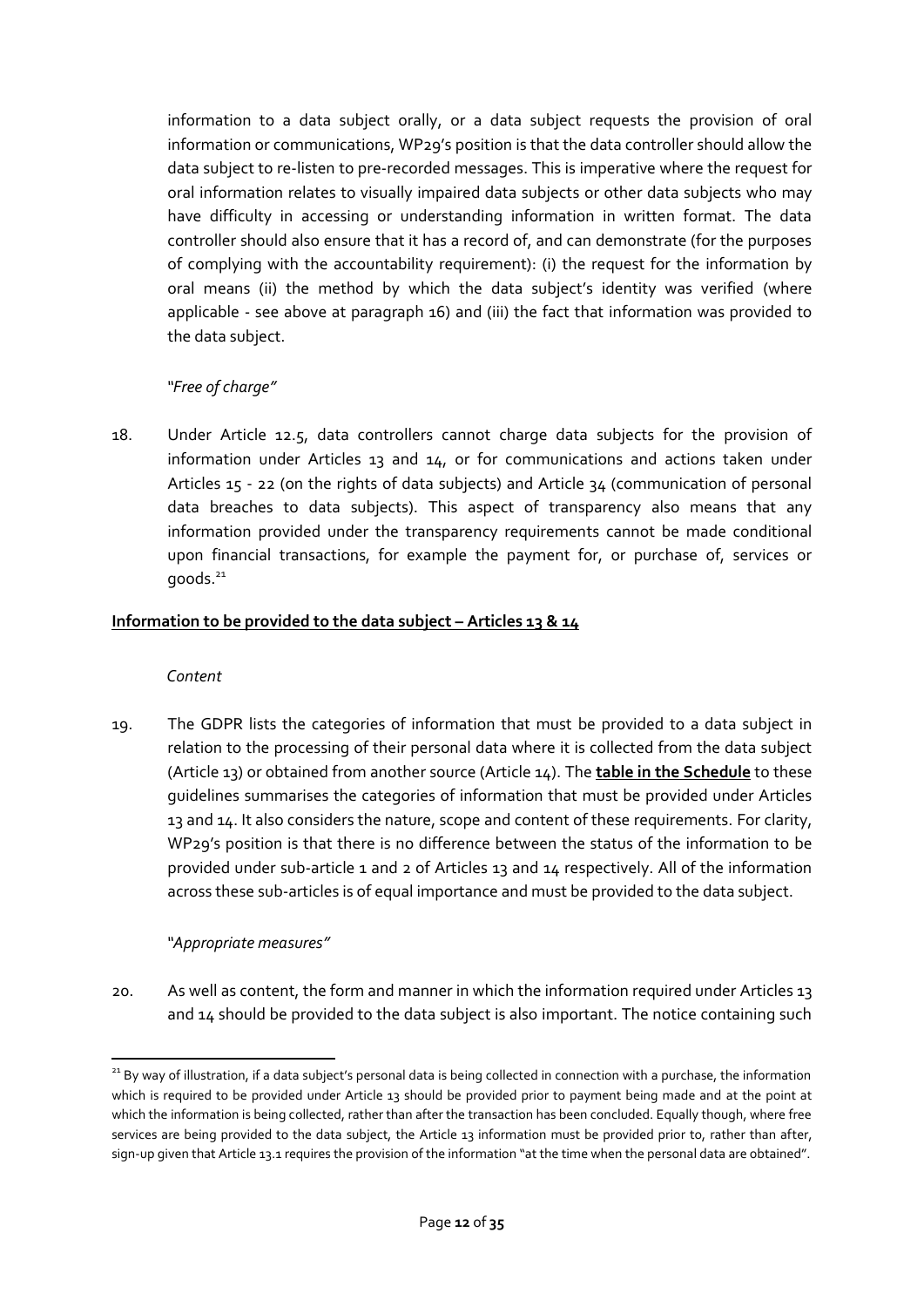information is frequently referred to as a data protection notice, privacy notice, privacy policy, privacy statement or fair processing notice. The GDPR does not prescribe the format or modality by which such information should be provided to the data subject but does make it clear that it is the data controller's responsibility to take "appropriate measures" in relation to the provision of the required information for transparency purposes. This means that the data controller should take into account all of the circumstances of the data collection and processing when deciding upon the appropriate modality and format of the information provision. In particular, appropriate measures will need to be assessed in light of the product/service user experience. This means taking account of the device used (if applicable), the nature of the user interfaces/interactions with the data controller (the user "journey") and the limitations that those factors entail. As noted above at paragraph 14, WP29 recommends that where a data controller has an online presence, an online layered privacy statement/ notice should be provided.

- 21. In order to help identify the most appropriate modality for providing the information, in advance of "going live", data controllers may wish to trial different modalities by way of user testing (e.g. hall tests) to seek feedback on how accessible, understandable and easy to use the proposed measure is for users. Documenting this approach should also assist data controllers with their accountability obligations by demonstrating how the tool/ approach chosen to convey the information is the most appropriate in the circumstances.
- <span id="page-12-0"></span>22. Being accountable as regards transparency applies not only at the point of collection of personal data but throughout the processing life cycle, irrespective of the information or communication being conveyed. This is the case, for example, when changing the contents/ conditions of existing privacy statements/ notices. The controller should adhere to the same principles when communicating both the initial privacy statement/ notice and any subsequent changes to this statement. Since most existing customers or users will only glance over communications of changes to privacy statements/ notices, the controller should take all measures necessary to ensure that these changes are communicated in such a way that ensures that most recipients will actually notice them. This means for example that a notification of changes should always be communicated by way of an appropriate modality (e.g. email/ hard copy letter etc.) specifically devoted to those changes (e.g. not together with direct marketing content), with such a communication meeting the Article 12 requirements of being concise, intelligible, easily accessible and using clear and plain language. References in the privacy statement/ notice to the effect that the data subject should regularly check the privacy statement/notice for changes or updates are considered not only insufficient but also unfair in the context of Article 5.1(a). Further guidance in relation to the timing for notification of changes to data subjects is considered below at paragraph 26.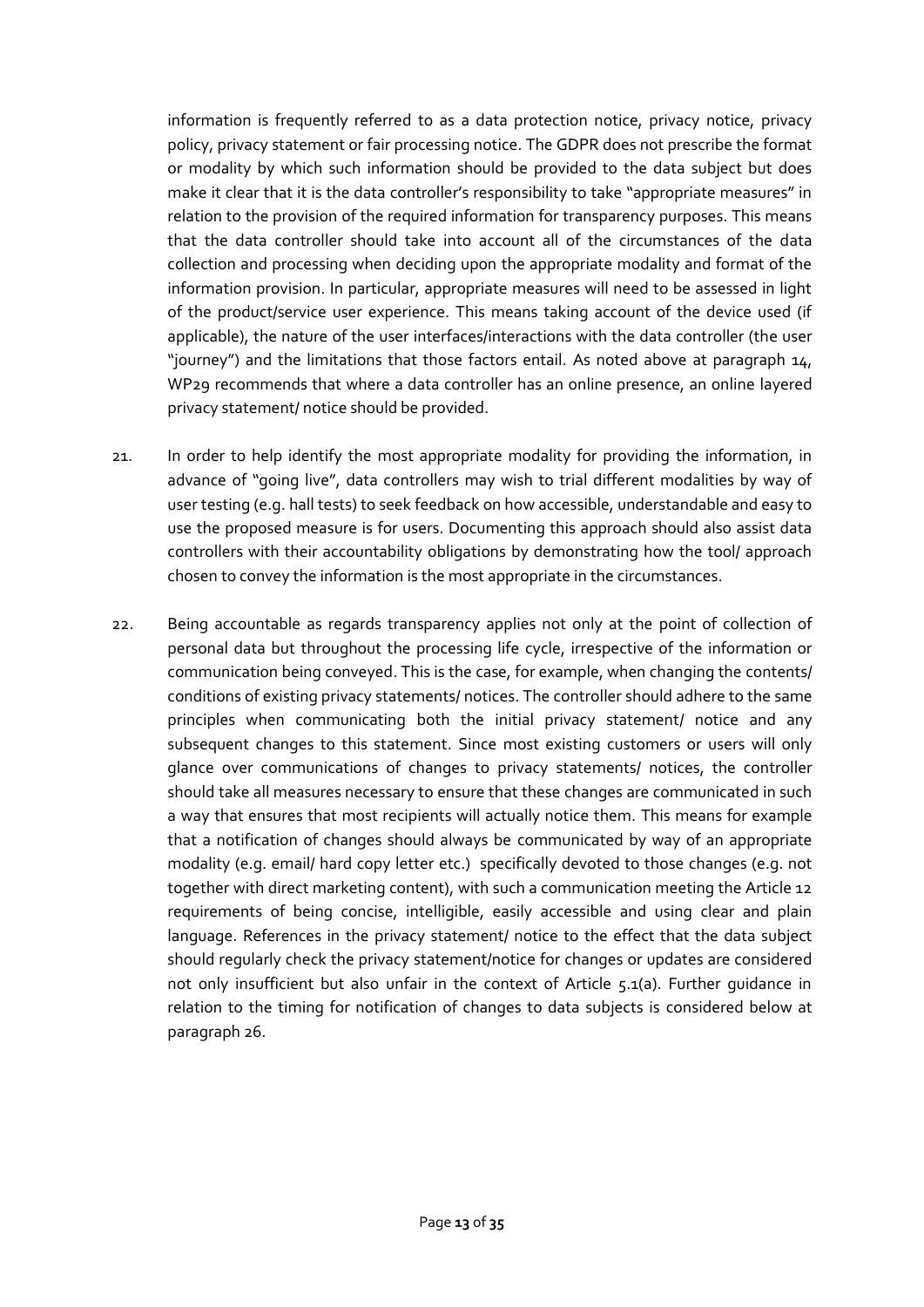# *Timing for provision of information*

- 23. Articles 13 and 14 set out information which must be provided to the data subject at the commencement phase of the processing cycle. Article 13 applies to the scenario where the data is collected directly from the data subject. This includes personal data that:
	- a data subject consciously provides to a data controller (e.g. when completing an online form); or
	- a data controller collects from a data subject by observation (e.g. using automated data capturing devices or data capturing software such as cameras, network equipment, wifi tracking, RFID or other types of sensors).

Article 14 applies in the scenario where the data have not been obtained from the data subject. This includes personal data which a data controller has obtained from sources such as:

- third party data controllers;
- publicly available sources;
- data brokers; or
- other data subjects.
- 24. As regards timing of the provision of this information, providing it in a timely manner is a vital element of the transparency obligation and the obligation to process data fairly. Where Article 13 applies, under Article 13.1 the information must be provided *"at the time when personal data are obtained".* In the case of indirectly obtained personal data under Article 14, the timeframes within which the required information must be provided to the data subject are set out in Article 14.3 (a) to (c) as follows:
	- The general requirement is that the information must be provided within a "reasonable period" after obtaining the personal data and no later than one month, *"having regard to the specific circumstances in which the personal data are processed"* (Article 14.3(a)).
	- The general one-month time limit in Article 14.3(a) may be further curtailed under Article  $14.3(b)$ ,<sup>22</sup> which provides for a situation where the data are being used for communication with the data subject. In such a case, the information must be provided at the latest at the time of the first communication with the data subject. If the first communication occurs prior to the one month time limit after obtaining the personal data, then the information must be provided *at the latest* at the time of the first communication with the data subject notwithstanding that one month

**<sup>.</sup>** <sup>22</sup> The use of the words "if the personal data are to be used for.." in Article 14.3(b) indicates a specification to the general position with regard to the maximum time limit set out in Article 14.3(a) but does not replace it.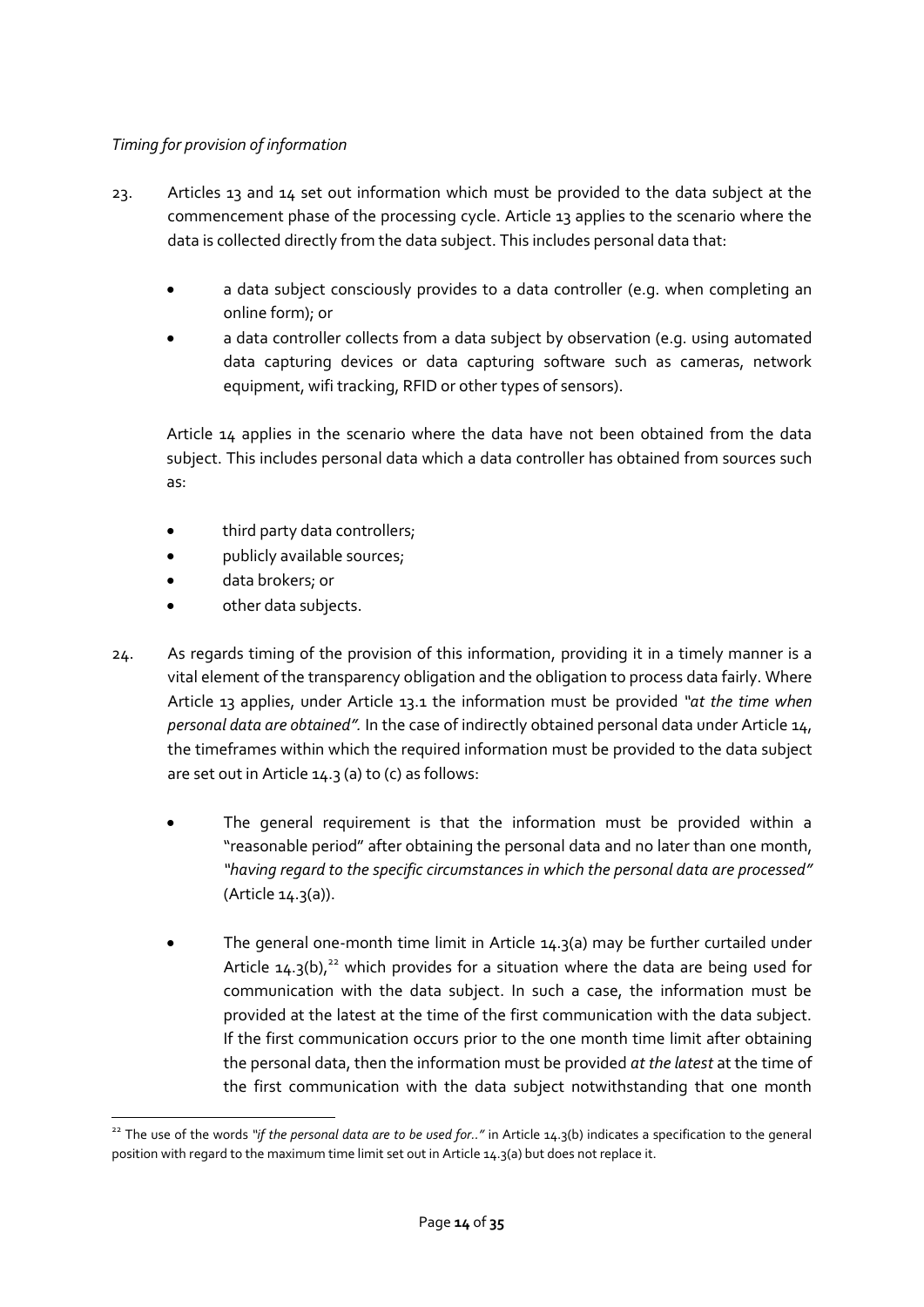from the point of obtaining the data has not expired. If the first communication with a data subject occurs more than one month after obtaining the personal data then Article 14.3(a) continues to apply, so that the Article 14 information must be provided to the data subject at the latest within one month after it was obtained.

- The general one-month time limit in Article 14.3(a) can also be curtailed under Article 14.3(c)<sup>23</sup> which provides for a situation where the data are being disclosed to another recipient (whether a third party or not) $^{24}$ . In such a case, the information must be provided at the latest at the time of the first disclosure. In this scenario, if the disclosure occurs prior to the one-month time limit, then the information must be provided *at the latest* at the time of that first disclosure, notwithstanding that one month from the point of obtaining the data has not expired. Similar to the position with Article 14.3(b), if any disclosure of the personal data occurs more than one month after obtaining the personal data, then Article 14.3(a) again continues to apply, so that the Article 14 information must be provided to the data subject at the latest within one month after it was obtained.
- 25. Therefore, in any case, the maximum time limit within which Article 14 information must be provided to a data subject is one month. However, the requirements of fairness and accountability under the GDPR require data controllers to always consider the reasonable expectations of data subjects, the effect that the processing may have on them and their ability to exercise their rights in relation to that processing, when deciding at what point to provide the Article 14 information. Accountability requires controllers to demonstrate the rationale for their decision and justify why the information was provided at the time it was. In practice, it may be difficult to meet these requirements when providing information at the 'last moment'. In this regard, Recital 39 stipulates, amongst other things, that data subjects should be *"made aware of the risks, rules, safeguards and rights in relation to the processing of personal data and how to exercise their rights in relation to such processing".* For all of these reasons, WP29's position is that data controllers should provide the information to data subjects well in advance of the stipulated time limits. Further comments on the appropriateness of the timeframe between notifying data subjects of the processing operations and such processing operations actually taking effect are set out in the paragraph immediately below.

# *Timing of notification of changes to Article 13 and 14 information*

<span id="page-14-0"></span>26. The GDPR is silent on the timing requirements (and indeed the methods) that apply for notifications of changes to information that has previously been provided to a data subject under Article 13 or 14 (excluding an intended further purpose for processing, in which case

**<sup>.</sup>** <sup>23</sup> The use of the words "if a disclosure to anther recipient is envisaged..." in Article 14.3(c) likewise indicates a specification to the general position with regard to the maximum time limit set out in Article 14.3(a) but does not replace it.

<sup>&</sup>lt;sup>24</sup> Article 4.9 defines "recipient" and clarifies that a recipient to whom personal data are disclosed does not have to be a third party. Therefore, a recipient may be a data controller, joint controller or processor.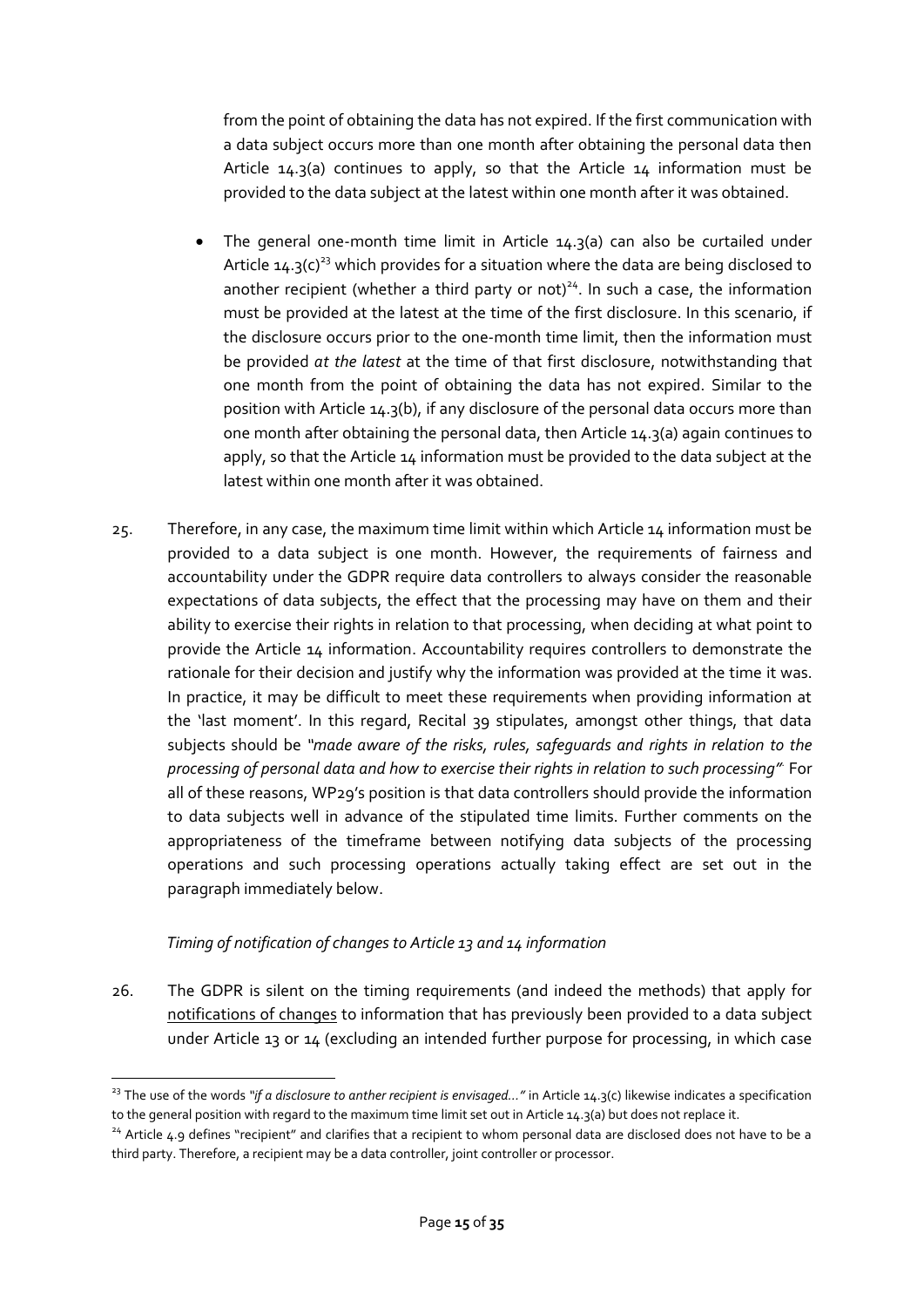information on that further purpose must be notified prior to the commencement of that further processing as per Articles 13.3 and 14.4 – see below at paragraph 41). However, as noted above in the context of the timing for the provision of Article 14 information, the data controller must again have regard to the fairness and accountability principles in terms of any reasonable expectations of the data subject, or the potential impact of those changes upon the data subject. If the change to the information is indicative of a fundamental change to the nature of the processing (e.g. enlargement of the categories of recipients or introduction of transfers to a third country) or a change which may not be fundamental in terms of the processing operation but which may be relevant to and impact upon the data subject, then that information should be provided to the data subject well in advance of the change actually taking effect and the method used to bring the changes to the data subject's attention should be explicit and effective. This is to ensure the data subject does not "miss" the change and to allow the data subject a reasonable timeframe for them to (a) consider the nature and impact of the change and (b) exercise their rights under the GDPR in relation to the change (e.g. to withdraw consent or to object to the processing).

- 27. Data controllers should carefully consider the circumstances and context of each situation where an update to transparency information is required, including the potential impact of the changes upon the data subject and the modality used to communicate the changes, and be able to demonstrate how the timeframe between notification of the changes and the change taking effect satisfies the principle of fairness to the data subject. Further, WP29's position is that, consistent with the principle of fairness, when notifying such changes to data subjects, a data controller should also explain what will be the likely impact of those changes on data subjects. However, compliance with transparency requirements does not "whitewash" a situation where the changes to the processing are so significant that the processing becomes completely different in nature to what it was before. WP29 emphasises that all of the other rules in the GDPR, including those relating to incompatible further processing, continue to apply irrespective of compliance with the transparency obligations.
- 28. Additionally, even when transparency information (e.g. contained in a privacy statement/ notice) does not materially change, it is likely that data subjects who have been using a service for a significant period of time will not recall the information provided to them at the outset under Articles 13 and/or 14. For those situations, where the data processing occurs on an ongoing basis, in order to ensure fairness of the processing, the controller should reacquaint data subjects with the scope of the data processing, for example by way of reminder of the privacy statement/ notice notified at appropriate intervals.

# *Modalities - format of information provision*

<span id="page-15-0"></span>29. Both Article 13 and 14 refer to the obligation on the data controller to *"provide the data subject with all of the following information..."* The operative word here is "provide". This means that the data controller must take active steps to furnish the information in question to the data subject. The data subject must not have to take active steps to seek the information covered by these articles or find it amongst other information, such as terms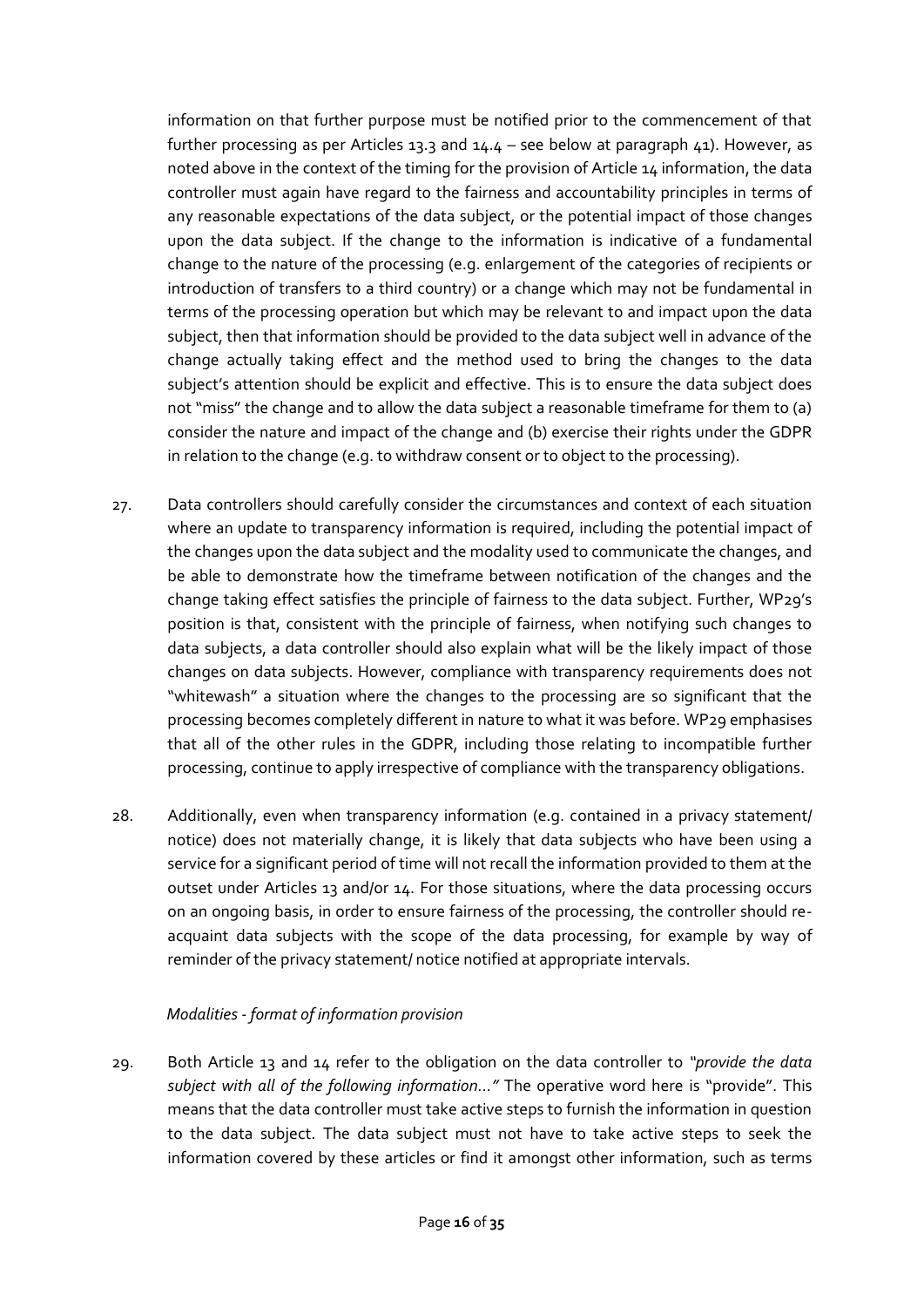and conditions of use of a website or app. The example at paragraph 10 illustrates this point.

# *Layered privacy statements/ notices*

- <span id="page-16-0"></span>30. In the digital context, in light of the volume of information which is required to be provided to the data subject, WP29 recommends that layered privacy statements/ notices<sup>25</sup> should be used to link to the various categories of information which must be provided to the data subject, rather than displaying all such information in a single notice on the screen, in order to avoid information fatigue. Layered privacy statements/ notices can help resolve the tension between completeness and understanding by allowing users to navigate directly to the section of the notice that they wish to read. It should be noted that layered privacy statements/ notices are not merely nested pages that require several clicks to get to the relevant information. The design and layout of the first layer of the privacy statement/ notice should be such that the data subject has a clear overview of the information available to them on the processing of their personal data and where/ how they can find that detailed information within the layers of the privacy statement/ notice. It is important that the information contained within the different layers of a layered notice is consistent and that the layers do not provide conflicting information. With regard to the substantive information which may be included in the first layer of the privacy statement/ notice, WP29's position is that this should always contain information on the processing which has the most impact on the data subject and processing which could surprise the data subject. Therefore, the data subject should be able to understand from information contained in the first layer what the consequences of the processing in question will be for the data subject (see also above at paragraph 9).
- 31. In a digital context, aside from providing an online layered privacy statement/ notice, data controllers may also choose to use additional transparency tools (see further examples considered below) which provide tailored information to the individual data subject which is specific to the position of the individual data subject concerned and the goods/ services which that data subject is availing of.

# *"Push" and "pull" notices*

- <span id="page-16-1"></span>32. Another way of providing transparency information is through the use of "push" and "pull" notices. Push notices involve the provision of "just-in-time" transparency information notices while "pull" notices facilitate access to information by methods such as permission management, transparency dashboards and "learn more" tutorials. These allow for a more user-centric transparency experience for the data subject.
	- A privacy dashboard is a single point from which data subjects can view 'privacy information' and manage their privacy preferences by allowing or preventing their

**<sup>.</sup>** <sup>25</sup> As noted above, data controllers may also develop new innovative methods for complying with Article 12.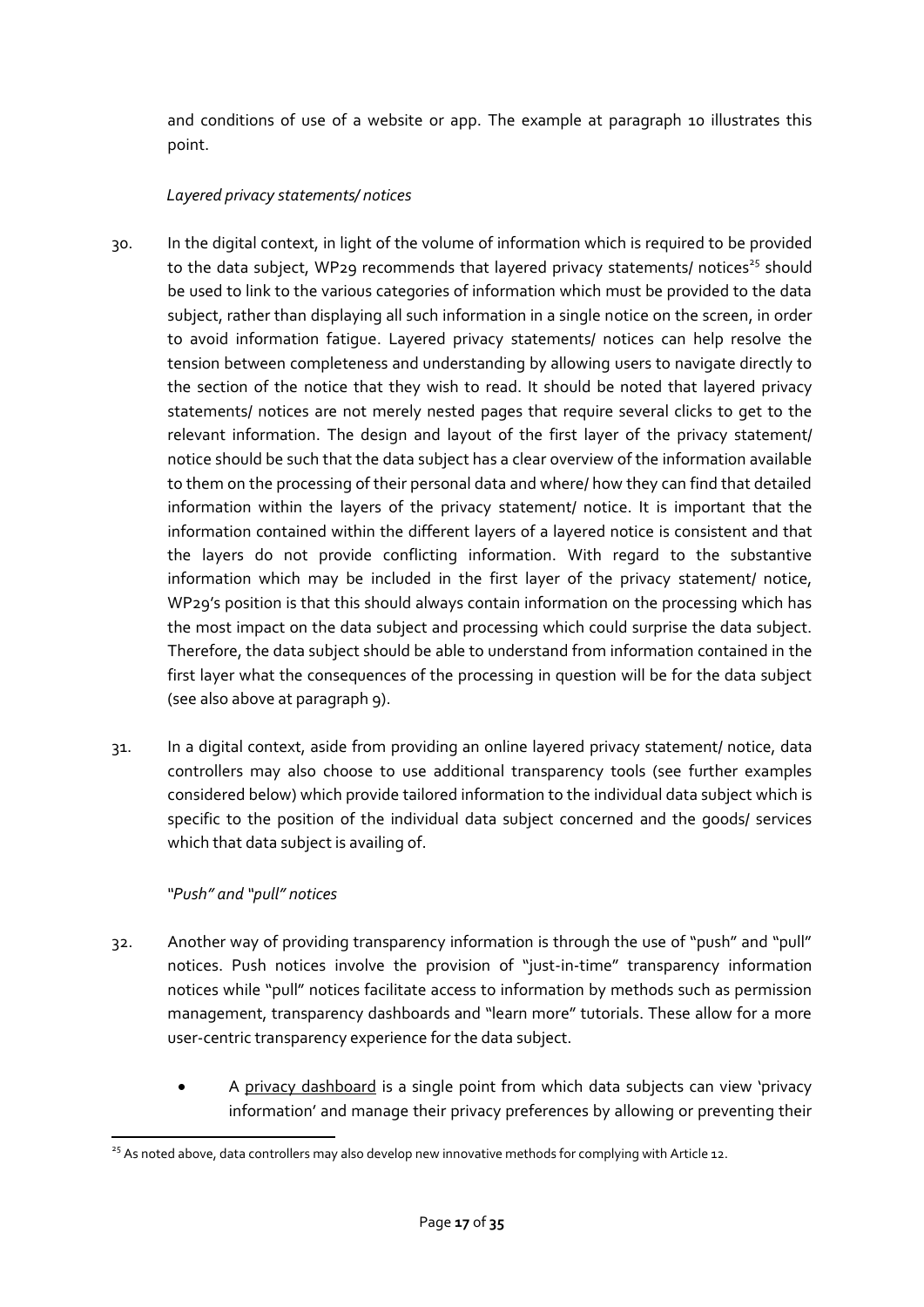data from being used in certain ways by the service in question. This is particularly useful when the same service is used by data subjects on a variety of different devices as it gives them access to and control over their personal data no matter how they use the service. Allowing data subjects to manually adjust their privacy settings via a privacy dashboard can also make it easier for a privacy statement/ notice to be personalised by reflecting only the types of processing occurring for that particular data subject. Incorporating a privacy dashboard into the existing architecture of a service (e.g. by using the same design and branding as the rest of the service) is preferable because it will ensure that access and use of it will be intuitive and may help to encourage users to engage with this information, in the same way that they would with other aspects of the service. This can be an effective way of demonstrating that 'privacy information' is a necessary and integral part of a service rather than a lengthy list of legalese.

 A just-in-time notice is used to provide specific 'privacy information' in an ad hoc manner, as and when it is most relevant for the data subject to read. This method is useful for providing information at various points throughout the process of data collection; it helps to spread the provision of information into easily digestible chunks and reduces the reliance on a single privacy statement/ notice containing information that is difficult to understand out of context. For example, if a data subject purchases a product online, brief explanatory information can be provided in pop-ups accompanying relevant fields of text. The information next to a field requesting the data subject's telephone number could explain for example that this data is only being collected for the purposes of contact regarding the purchase and that it will only be disclosed to the delivery service.

# *Other types of "appropriate measures"*

- <span id="page-17-0"></span>33. Given the very high level of internet access in the EU and the fact that data subjects can go online at any time, from multiple locations and different devices, as stated above, WP29's position is that an "appropriate measure" for providing transparency information in the case of data controllers who maintain a digital/ online presence, is to do so through an electronic privacy statement/ notice. However, based on the circumstances of the data collection and processing, a data controller may need to additionally (or alternatively where the data controller does not have any digital/online presence) use other modalities and formats to provide the information. Other possible ways to convey the information to the data subject arising from the following different personal data environments may include:
	- a. Hard copy/ paper environment, for example when entering into contracts by postal means: written explanations, leaflets, information in contractual documentation, cartoons, infographic, flowcharts;
	- b. Telephonic environment: oral explanations by a real person to allow interaction and questions to be answered, automated or pre-recorded information with options to hear further more detailed information;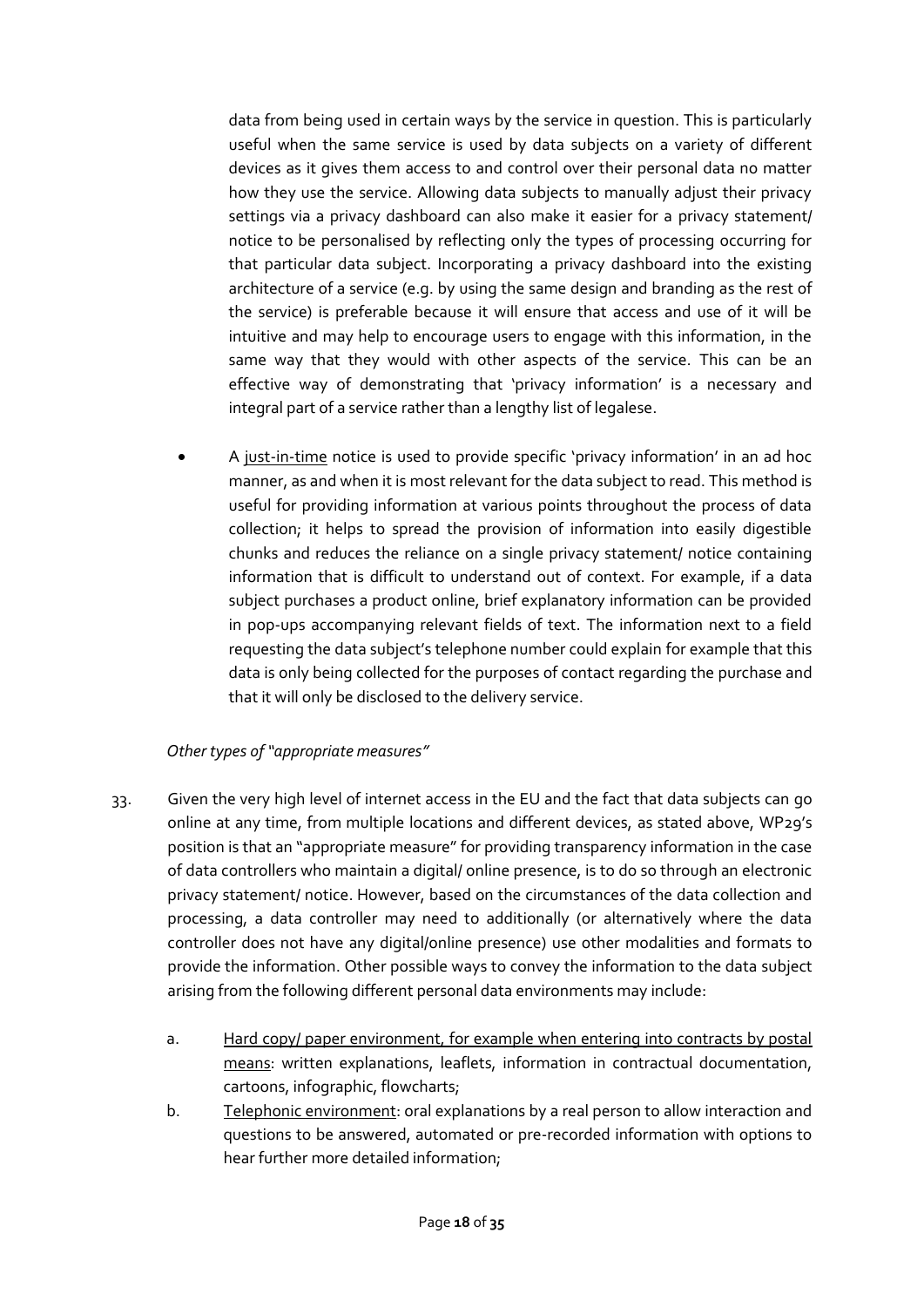- c. Screenless smart technology/ IoT environment such as wifi tracking analytics: icons, QR codes, voice alerts, written details incorporated into paper set-up instructions, or videos incorporated into digital set-up instructions, written information on the smart device, messages sent by SMS or email, visible boards containing the information, public signage, public information campaigns;
- d. Person to person environment, such as responding to opinion polls, registering in person for a service: oral explanations, written explanations provided in hard or soft copy format;
- e. "Real-life" environment with CCTV/ drone recording: visible boards containing the information, public signage, public information campaigns, newspaper/ media notices.

# *Information on profiling and automated decision-making*

<span id="page-18-0"></span>34. Information on the existence of automated decision-making, including profiling, as referred to in Articles 22.1 and 22.4, together with meaningful information about the logic involved and the significant and envisaged consequences of the processing for the data subject, forms part of the obligatory information which must be provided to a data subject under Articles 13.2(f) and 14.2(g). The WP29 has produced guidelines on automated individual decision making and profiling<sup>26</sup> which should be referred to for further guidance on how transparency should be given effect in the particular circumstances of profiling.

# *Other issues – risks, rules and safeguards*

- <span id="page-18-1"></span>35. Recital 39 of the GDPR also refers to the provision of certain information which is not explicitly covered by Article 13 and Article 14 (see recital text above at paragraph 25). The reference in this recital to making data subjects aware of the risks, rules and safeguards in relation to the processing of personal data is connected to a number of other issues. These include data protection impact assessments (DPIAs). As set out in the WP29 Guidelines on DPIAs<sup>27</sup>, data controllers may consider publication of the DPIA (or part of it), as a way of fostering trust in the processing operations and demonstrating transparency and accountability, although such publication is not obligatory. Furthermore, adherence to a code of conduct (provided for under Article 40) may go towards demonstrating transparency as codes of conduct may be drawn up for the purpose of specifying the application of the GDPR with regard to fair and transparent processing, information provided to the public and to data subjects and information provided to, and the protection of, children, amongst other issues.
- 36. Another relevant issue relating to transparency is data protection by design and by default (as required under Article 25). These principles require data controllers to build data

<sup>1</sup>  $^{26}$  Guidelines on Automated individual decision-making and Profiling for the purposes of Regulation 2016/679, WP 251

<sup>&</sup>lt;sup>27</sup> Guidelines on Data Protection Impact Assessment (DPIA) and determining whether processing is "likely to result in a high risk" for the purposes of Regulation 2016/679, WP 248 rev.1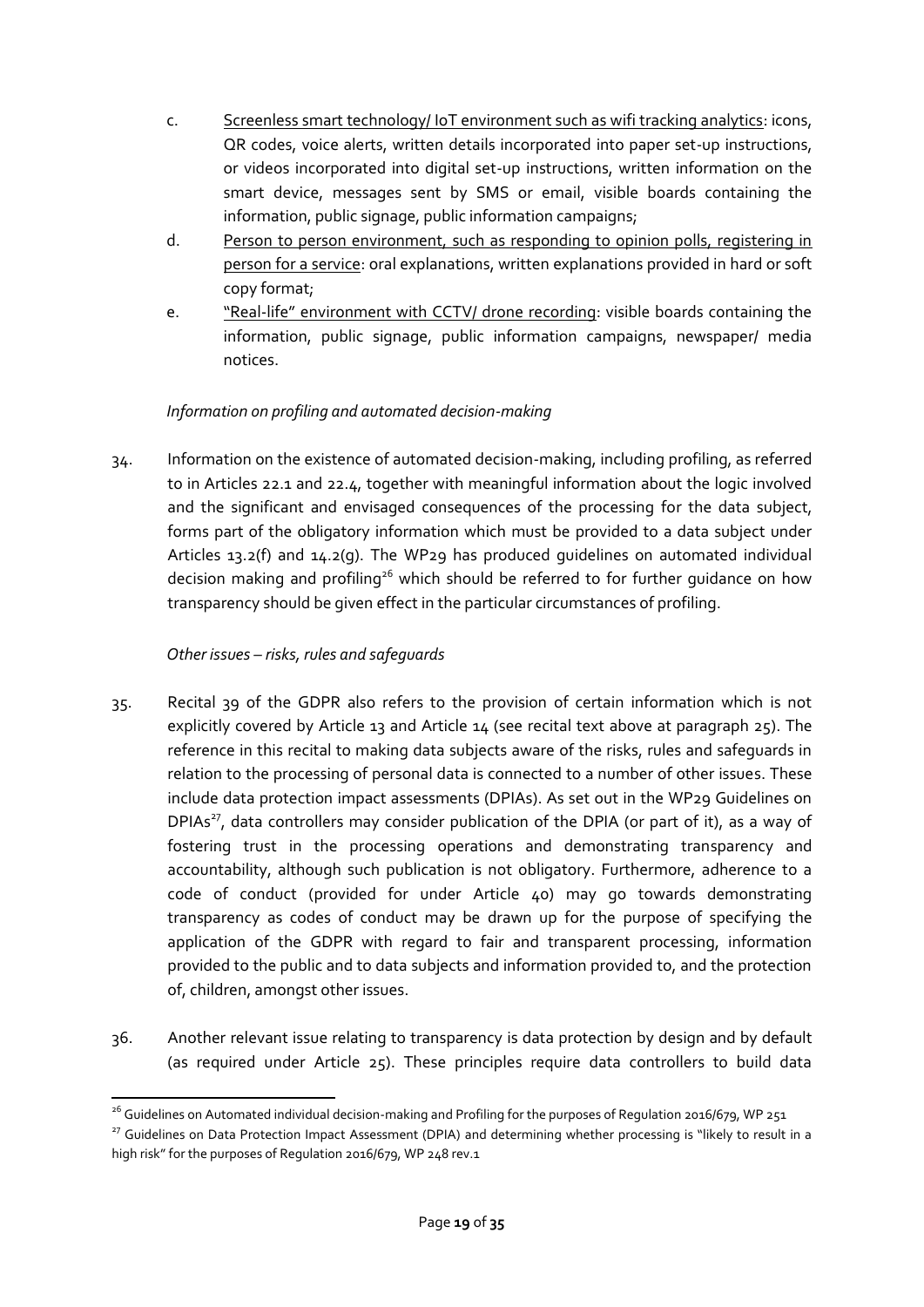protection considerations into their processing operations and systems from the ground up, rather than taking account of data protection as a last minute compliance issue. Recital 78 refers to data controllers implementing measures that meet the requirements of data protection by design and by default including measures consisting of transparency with regard to the functions and processing of personal data.

37. Separately, the issue of joint controllers is also related to making data subjects aware of the risks, rules and safeguards. Article 26.1 requires joint controllers to determine their respective responsibilities for complying with obligations under the GDPR in a transparent manner, in particular with regard to the exercise by data subjects of their rights and the duties to provide the information under Articles 13 and 14. Article 26.2 requires that the essence of the arrangement between the data controllers must be made available to the data subject. In other words, it must be completely clear to a data a subject as to which data controller he or she can approach where they intend to exercise one or more of their rights under the GDPR<sup>28</sup>.

### <span id="page-19-0"></span>**Information related to further processing**

38. Both Article 13 and Article 14 contain a provision<sup>29</sup> that requires a data controller to inform a data subject if it intends to further process their personal data for a purpose other than that for which it was collected/ obtained. If so, *"the controller shall provide the data subject prior to that further processing with information on that other purpose and with any relevant further information as referred to in paragraph 2".* These provisions specifically give effect to the principle in Article 5.1(b) that personal data shall be collected for specified, explicit and legitimate purposes and further processing in a manner that is *incompatible* with these purposes is prohibited.<sup>30</sup> Where personal data are further processed for purposes that are *compatible* with the original purposes (Article 6.4 informs this issue<sup>31</sup>), Articles 13.3 and 14.4 apply. The requirements in these articles to inform a data subject about further processing promotes the position in the GDPR that a data subject should reasonably expect that at the time and in the context of the collection of personal data that processing for a particular purpose may take place<sup>32</sup>. In other words, a data subject should not be taken by surprise at the purpose of processing of their personal data.

<sup>1</sup>  $^{28}$  Under Article 26.3, irrespective of the terms of the arrangement between joint data controllers under Article 26.1, a data subject may exercise his or her rights under the GDPR in respect of and against each of the joint data controllers.

 $29$  At Articles 13.3 and 14.4, which are in identical terms apart from the word "collected", which is used in Article 13 being replaced with the word "obtained" in Article 14.

 $30$  See, for example on this principle, Recitals 47, 50, 61, 156, 158; Articles 6.4 and 89

<sup>&</sup>lt;sup>31</sup> Article 6.4 sets out, in non-exhaustive fashion, the factors which are to be taken into account in ascertaining whether processing for another purpose is compatible with the purpose for which the personal data are initially collected, namely: the link between the purposes; the context in which the personal data have been collected; the nature of the personal data (in particular whether special categories of personal data or personal data relating to criminal offences and convictions are included); the possible consequences of the intended further processing for data subjects; and the existence of appropriate safeguards.

 $32$  Recitals 47 and 50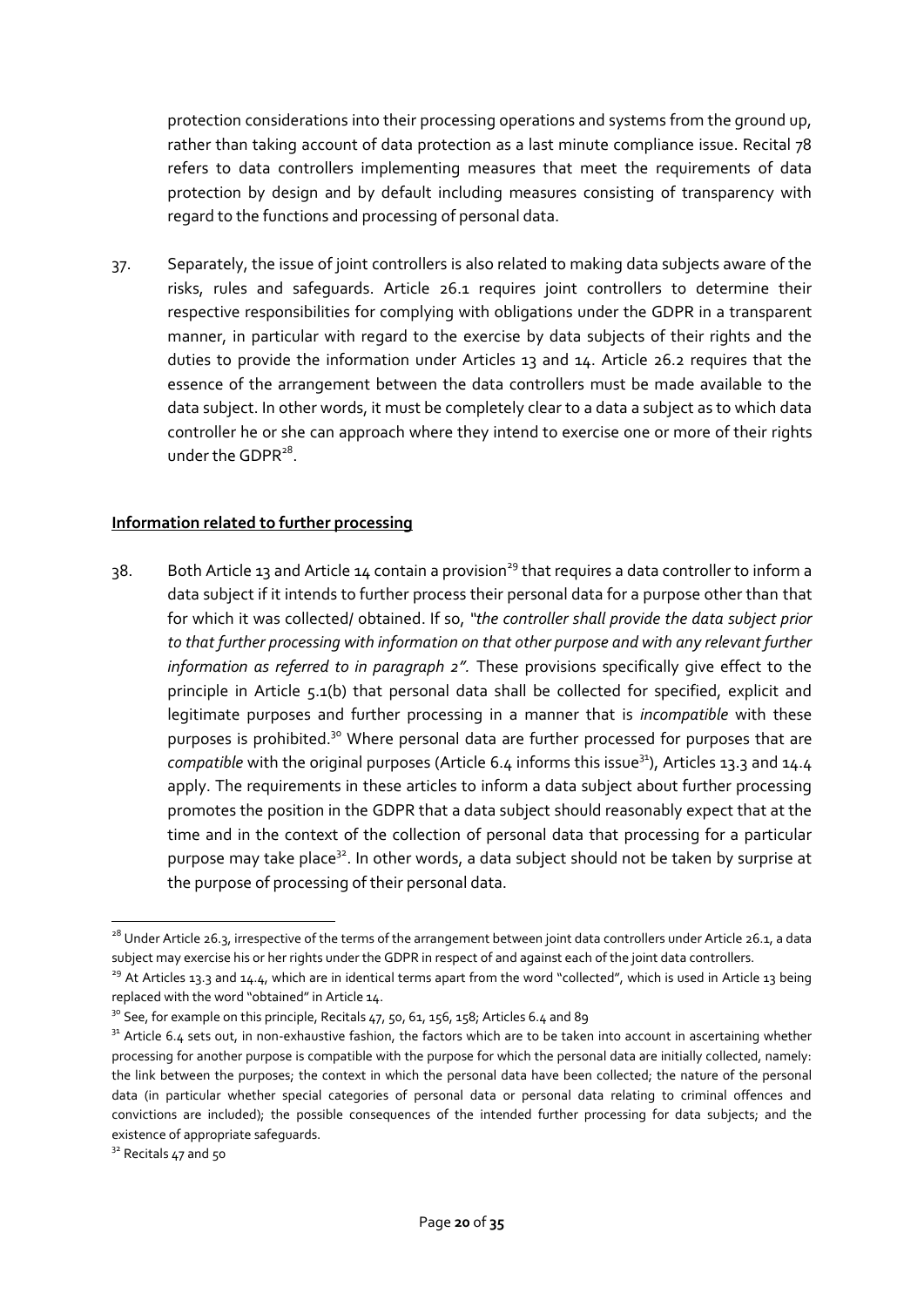- 39. Article 13.3 and 14.4, insofar as they refer to the provision of *"any relevant further information as referred to in paragraph 2",* may be interpreted at first glance as leaving some element of appreciation to the data controller as to the extent of and the particular categories of information from the relevant sub-paragraph 2 (i.e. Article 13.2 or 14.2 as applicable) that should be provided to the data subject. (Recital 61 refers to this as "*other necessary information*".) However the default position is that all such information set out in that sub-article should be provided to the data subject unless one or more categories of the information does not exist or is not applicable.
- 40. WP29's position is that in adherence to the principle of transparency expressed in Article 12 and the essential requisites of accountability and fairness under the GDPR, data controllers should provide data subjects with further information on the compatibility analysis carried out under Article 6.4<sup>33</sup> where a legal basis other than consent or national/ EU law is relied on for the new processing purpose (in other words an explanation as to how the processing for the other purpose(s) is compatible with the original purpose). This is to allow data subjects the opportunity to consider the compatibility of the further processing and the safeguards provided and to decide whether to exercise their rights e.g. the right to restriction of processing or the right to object to processing amongst others.<sup>34</sup>
- 41. Connected to the exercise of data subject rights is the issue of timing. As emphasised above, the provision of information in a timely manner is a vital element of the transparency requirements under Articles 13 and 14 and is inherently linked to the concept of fair processing. Information in relation to *further processing* must be provided "prior to that further processing". WP29's position is that a reasonable period should occur between the notification and the processing commencing rather than an immediate start to the processing upon notification being received by the data subject. This gives data subjects the practical benefits of the principle of transparency, allowing them a meaningful opportunity to consider (and potentially exercise their rights in relation to) the further processing. What is a reasonable period will depend on the particular circumstances. The principle of fairness requires that the more intrusive (or less expected) the further processing, the longer the period should be. Equally, the principle of accountability requires that data controllers be able to demonstrate how the determinations they have made as regards the timing for the provision of this information are justified in the circumstances and how the timing overall is fair to data subjects. (See also the previous comments in relation to ascertaining reasonable timeframes above at paragraphs 26 to 28).

#### <span id="page-20-0"></span>**Visualisation tools**

1

42. Importantly, the principle of transparency in the GDPR is not limited to being effected simply through language communications (whether written or oral). The GDPR provides for

<sup>33</sup> Also referenced in Recital 50

<sup>&</sup>lt;sup>34</sup> As referenced in Recital 63, this will enable a data subject to exercise the right of access in order to be aware of and to verify the lawfulness of the processing.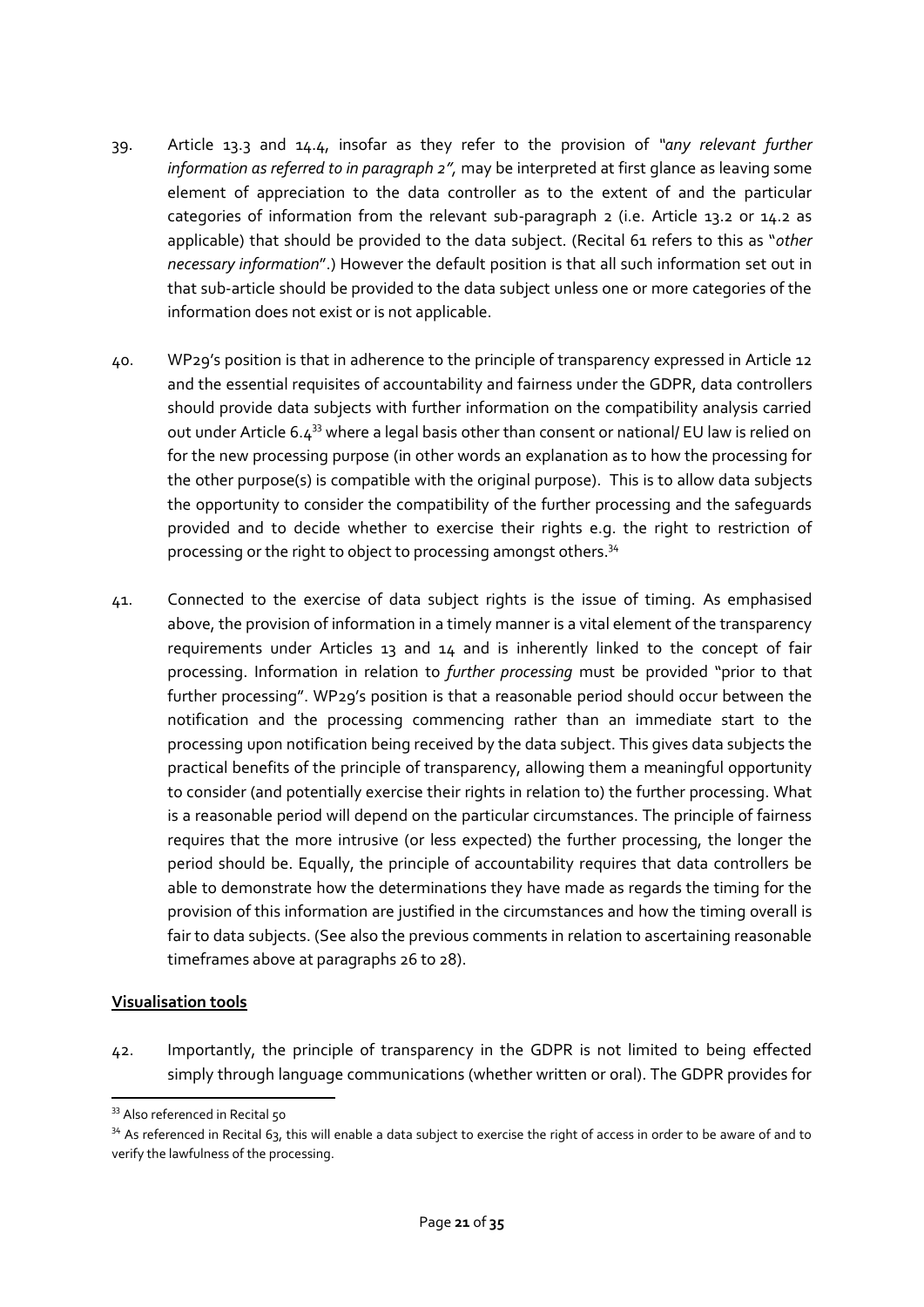visualisation tools (referencing in particular, icons, certification mechanisms, and data protection seals and marks) where appropriate. Recital  $58^{35}$  indicates that the accessibility of information addressed to the public or to data subjects is especially important in the online environment.<sup>36</sup>

*Icons*

<span id="page-21-0"></span>43. Recital 60 makes provision for information to be provided to a data subject "in combination" with standardised icons, thus allowing for a multi-layered approach. However, the use of icons should not simply replace information necessary for the exercise of a data subject's rights nor should they be used as a substitute to compliance with the data controller's obligations under Articles 13 and 14. Article 12.7 provides for the use of such icons stating that:

> *"The information to be provided to data subjects pursuant to Articles 13 and 14 may be provided in combination with standardised icons in order to give in an easily visible, intelligible and clearly legible manner a meaningful overview of the intended processing. Where icons are presented electronically they shall be machine-readable".*

- 44. As Article 12.7 states that *"Where the icons are presented electronically, they shall be machine-readable",* this suggests that there may be situations where icons are not presented electronically<sup>37</sup>, for example icons on physical paperwork, IoT devices or IoT device packaging, notices in public places about wifi tracking, QR codes and CCTV notices.
- 45. Clearly, the purpose of using icons is to enhance transparency for data subjects by potentially reducing the need for vast amounts of written information to be presented to a data subject. However, the utility of icons to effectively convey information required under Articles 13 and 14 to data subjects is dependent upon the standardisation of symbols/images to be universally used and recognised across the EU as shorthand for that information. In this regard, the GDPR assigns responsibility for the development of a code of icons to the Commission but ultimately the European Data Protection Board may either,

**<sup>.</sup>** <sup>35</sup> "Such information could be provided in electronic form, for example, when addressed to the public, through a website. This is of particular relevance in situations where the proliferation of actors and the technological complexity of practice make it difficult for the data subject to know and understand whether, by whom and for what purpose personal data relating to him or her are being collected, such as in the case of online advertising."

<sup>&</sup>lt;sup>36</sup> In this context, controllers should take into account visually impaired data subjects (e.g. red-green colour blindness).

 $37$  There is no definition of machine-readable in the GDPR but Recital 21 of Directive 2013/37/EU17 defines "machine readable" as:

*<sup>&</sup>quot;a file format structured so that software applications can easily identify, recognize and extract specific data, including individual statements of fact, and their internal structure. Data encoded in files that are structured in a machine-readable format are machine-readable data. Machine-readable formats can be open or proprietary; they can be formal standards or not. Documents encoded in a file format that limits automatic processing, because the data cannot, or cannot easily, be extracted from them, should not be considered to be in a machine-readable format. Member States should where appropriate encourage the use of open, machine-readable formats."*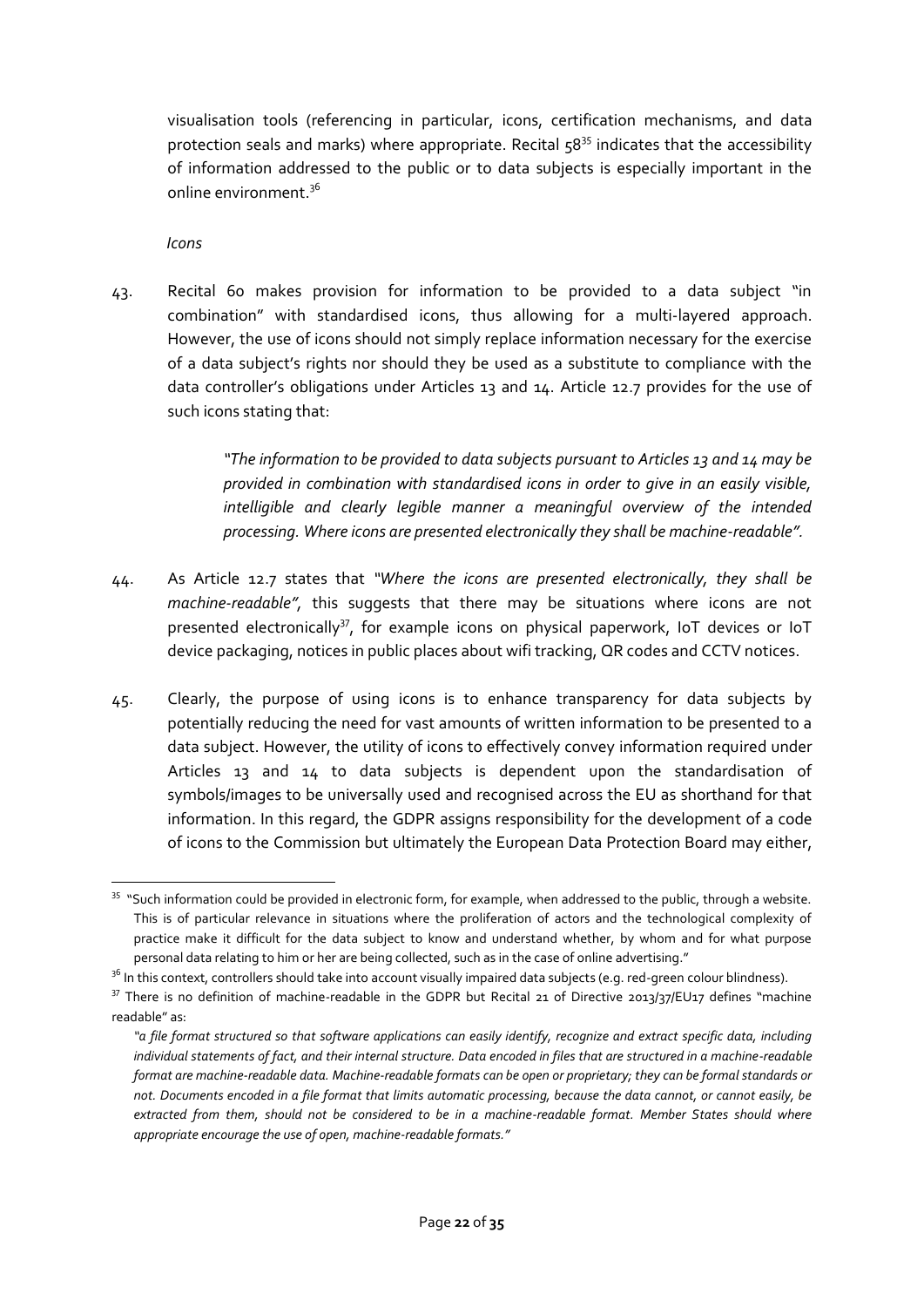at the request of the Commission, or of its own accord, provide the Commission with an opinion on such icons<sup>38</sup>. WP29 recognises that, in line with Recital 166, the development of a code of icons should be centred upon an evidence-based approach and in advance of any such standardisation it will be necessary for extensive research to be conducted in conjunction with industry and the wider public as to the efficacy of icons in this context.

### *Certification mechanisms, seals and marks*

<span id="page-22-0"></span>46. Aside from the use of standardised icons, the GDPR (Article 42) also provides for the use of data protection certification mechanisms, data protection seals and marks for the purpose of demonstrating compliance with the GDPR of processing operations by data controllers and processors and enhancing transparency for data subjects.<sup>39</sup> WP<sub>29</sub> will be issuing guidelines on certification mechanisms in due course.

### <span id="page-22-1"></span>**Exercise of data subjects' rights**

- 47. Transparency places a triple obligation upon data controllers insofar as the rights of data subjects under the GDPR are concerned, as they must<sup>40</sup>:
	- provide information to data subjects on their rights $41$  (as required under Articles  $13.2(b)$  and  $14.2(c)$ ;
	- comply with the principle of transparency (i.e. relating to the quality of the communications as set out in Article 12.1) when communicating with data subjects in relation to their rights under Articles 15 to 22 and 34; and
	- facilitate the exercise of data subjects' rights under Articles 15 to 22.
- 48. The GDPR requirements in relation to the exercise of these rights and the nature of the information required are designed to *meaningfully position* data subjects so that they can vindicate their rights and hold data controllers accountable for the processing of their personal data. Recital 59 emphasises that *"modalities should be provided for facilitating the exercise of the data subject's rights"* and that the data controller should *"also provide means for requests to be made electronically, especially where personal data are processed by electronic means".* The modality provided by a data controller for data subjects to exercise

**<sup>.</sup>** <sup>38</sup> Article 12.8 provides that the Commission is empowered to adopt delegated acts under Article 92 for the purpose of determining the information to be presented by the icons and the information for providing standardised icons. Recital 166 (which deals with delegated acts of the Commission in general) is instructive, providing that the Commission must carry out appropriate consultations during its preparatory work, including at expert level. However, the European Data Protection Board (EDPB) also has an important consultative role to play in relation to the standardisation of icons as Article 70.1(r) states that the EDPB shall on its own initiative or, where relevant, at the request of the Commission, provide the Commission with an opinion on icons.

<sup>&</sup>lt;sup>39</sup> See the reference in Recital 100

<sup>&</sup>lt;sup>40</sup> Under the Transparency and Modalities section of the GDPR on Data Subject Rights (Section 1, Chapter III, namely Article 12)

<sup>&</sup>lt;sup>41</sup> Access, rectification, erasure, restriction on processing, object to processing, portability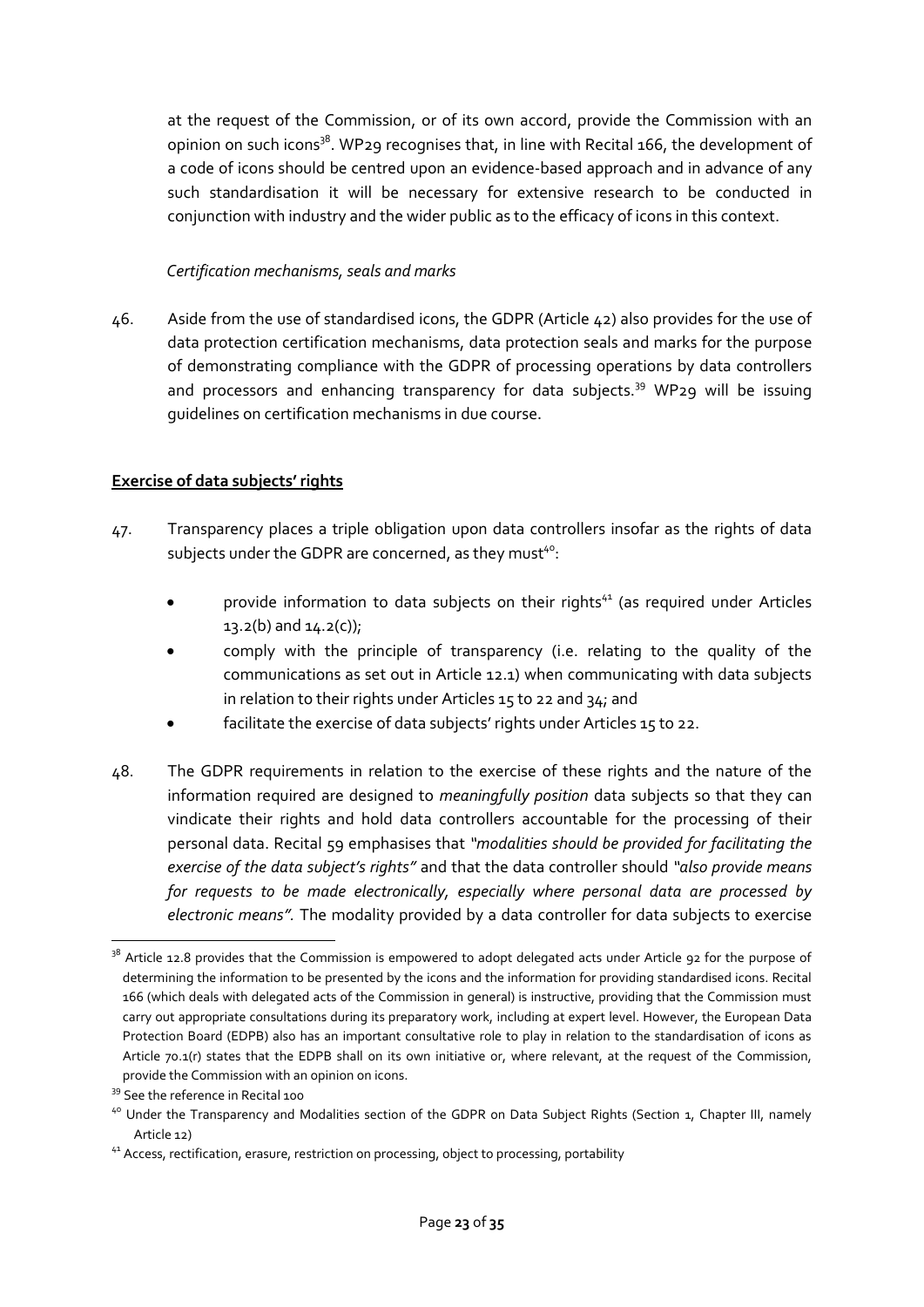their rights should be appropriate to the context and the nature of the relationship and interactions between the controller and a data subject. To this end, a data controller may wish to provide different modalities for the exercise of rights which are reflective of the different ways in which data subjects interact with that data controller.

### **Good Practice Example**

A health service provider uses an electronic form on its website to allow data subjects to submit access requests for personal data online. In addition, it provides paper forms in the receptions of its health clinics so that data subjects can also submit requests in person.

### **Poor Practice Example**

A health service provider has a statement on its website informing all data subjects to contact its customer services department to request access to personal data.

# <span id="page-23-1"></span><span id="page-23-0"></span>**Exceptions to the obligation to provide information**

#### *Article 13 exceptions*

49. The only exception to a data controller's Article 13 obligations where it has collected personal data directly from a data subject occurs *"where and insofar as, the data subject already has the information"<sup>42</sup> .* The principle of accountability requires that data controllers demonstrate (and document) what information the data subject already has, how and when they received it and that no changes have since occurred to that information that would render it out of date. Further, the use of the phrase "insofar as" in Article 13.4 makes it clear that even if the data subject has previously been provided with certain categories from the inventory of information set out in Article 13, there is still an obligation on the data controller to supplement that information in order to ensure that the data subject now has a complete set of the information listed in Articles 13.1 and 13.2. The following is a best practice example concerning the limited manner in which the Article 13.4 exception should be construed.

#### **Example**

An individual signs up to an online email service and receives all of the required Article 13.1 and 13.2 information at the point of sign-up. Six months later the data subject activates a connected instant message functionality through the email service provider and provides their mobile telephone number to do so. The service provider gives the

**.** 

<sup>42</sup> Article 13.4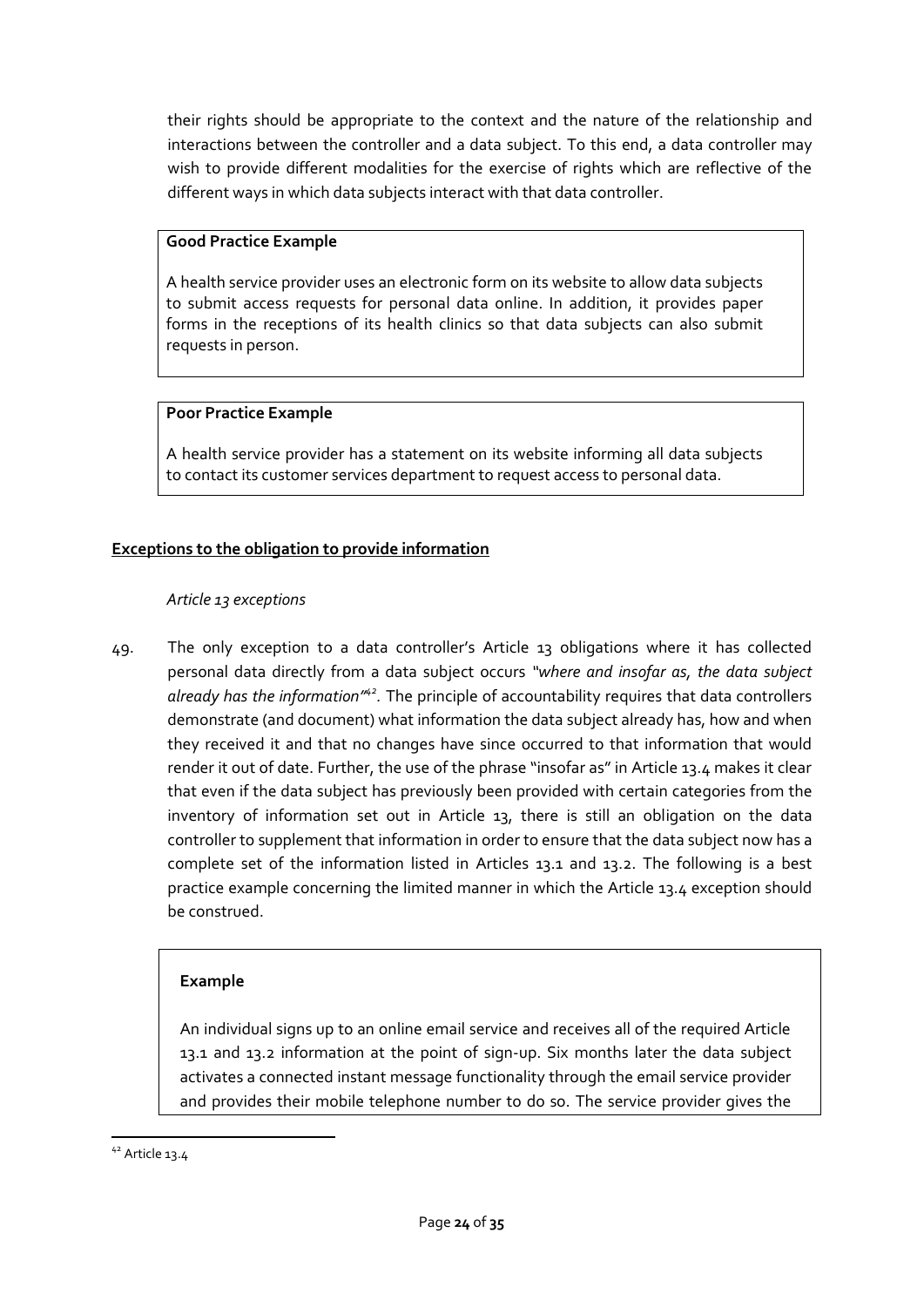data subject certain Article 13.1 and 13.2 information about the processing of the telephone number (e.g. purposes and legal basis for processing, recipients, retention period) but does not provide other information that the individual already has from 6 months ago and which has not since changed (e.g. the identity and contact details of the controller and the data protection officer, information on data subject rights and the right to complain to the relevant supervisory authority). As a matter of best practice however, all of this information should be provided to the data subject again. The new processing for the purposes of the instant messaging service may affect the data subject in a way which would prompt them to seek to exercise a right they may have forgotten about, having been informed six months prior. Providing all the information again helps to ensure the data subject remains well informed about how their data is being used and their rights.

### *Article 14 exceptions*

- <span id="page-24-0"></span>50. Article 14 carves out a much broader set of exceptions to the information obligation on a data controller where personal data has not been obtained from the data subject. These exceptions should, as a general rule, be interpreted and applied narrowly. In addition to the circumstances where the data subject already has the information in question (Article 14.5(a)) , Article 14.5 also allows for the following exceptions:
	- The provision of such information is impossible or would involve a disproportionate effort or would make the achievement of the objectives of the processing impossible or seriously impair them;
	- The data controller is subject to a national law or EU law requirement to obtain or disclose the personal data and that the law provides appropriate protections for the data subject's legitimate interests ; or
	- An obligation of professional secrecy (including a statutory obligation of secrecy) which is regulated by national or EU law means the personal data must remain confidential.

# *Proves impossible, disproportionate effort and serious impairment of objectives*

- <span id="page-24-1"></span>51. Article 14.5(b) allows for 3 separate situations where the obligation to provide the information set out in Articles 14.1, 14.2 and 14.4 is lifted:
	- (i) Where it proves impossible (in particular for archiving, scientific/ historical research or statistical purposes);
	- (ii) Where it would involve a disproportionate effort (in particular for archiving, scientific/ historical research or statistical purposes); or
	- (iii) Where providing the information required under Article 14.1 would make the achievement of the objectives of the processing impossible or seriously impair them.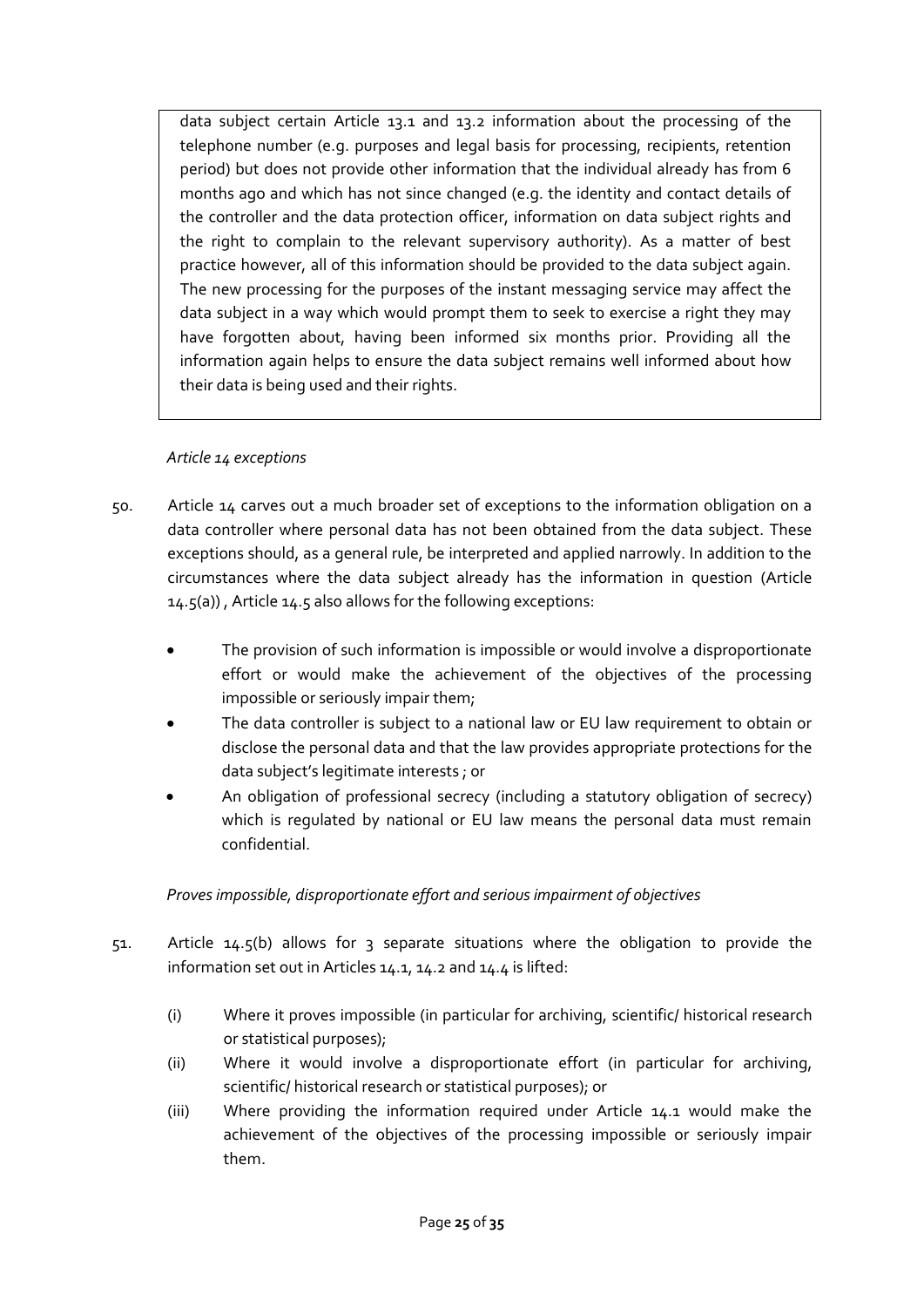#### *"Proves impossible"*

<span id="page-25-0"></span>52. The situation where it "proves impossible" under Article 14.5(b) to provide the information is an all or nothing situation because something is either impossible or it is not; there are no degrees of impossibility. Thus if a data controller seeks to rely on this exemption it must demonstrate the factors that actually *prevent it* from providing the information in question to data subjects. If, after a certain period of time, the factors that caused the "impossibility" no longer exist and it becomes possible to provide the information to data subjects then the data controller should immediately do so. In practice, there will be very few situations in which a data controller can demonstrate that it is actually impossible to provide the information to data subjects. The following example demonstrates this.

### **Example**

A data subject registers for a post-paid online subscription service. After registration, the data controller collects credit data from a credit-reporting agency on the data subject in order to decide whether to provide the service. The controller's protocol is to inform data subjects of the collection of this credit data within three days of collection, pursuant to Article 14.3(a). However, the data subject's address and phone number is not registered in public registries (the data subject is in fact living abroad). The data subject did not leave an email address when registering for the service or the email address is invalid. The controller finds that it has no means to directly contact the data subject. In this case, however, the controller may give information about collection of credit reporting data on its website, prior to registration. In this case, it would not be impossible to provide information pursuant to Article 14.

# *Impossibility of providing the source of the data*

<span id="page-25-1"></span>53. Recital 61 states that "*where the origin of the personal data cannot be provided to the data subject because various sources have been used, general information should be provided*". The lifting of the requirement to provide data subjects with information on the source of their personal data applies only where this is not possible because different pieces of personal data relating to the same data subject cannot be attributed to a particular source. For example, the mere fact that a database comprising the personal data of multiple data subjects has been compiled by a data controller using more than one source is not enough to lift this requirement if it is possible (although time consuming or burdensome) to identify the source from which the personal data of individual data subjects derived. Given the requirements of data protection by design and by default<sup>43</sup>, transparency mechanisms should be built into processing systems from the ground up so that all sources of personal data received into an organisation can be tracked and traced back to their source at any point in the data processing life cycle (see paragraph 36 above).

**<sup>.</sup>** <sup>43</sup> Article 25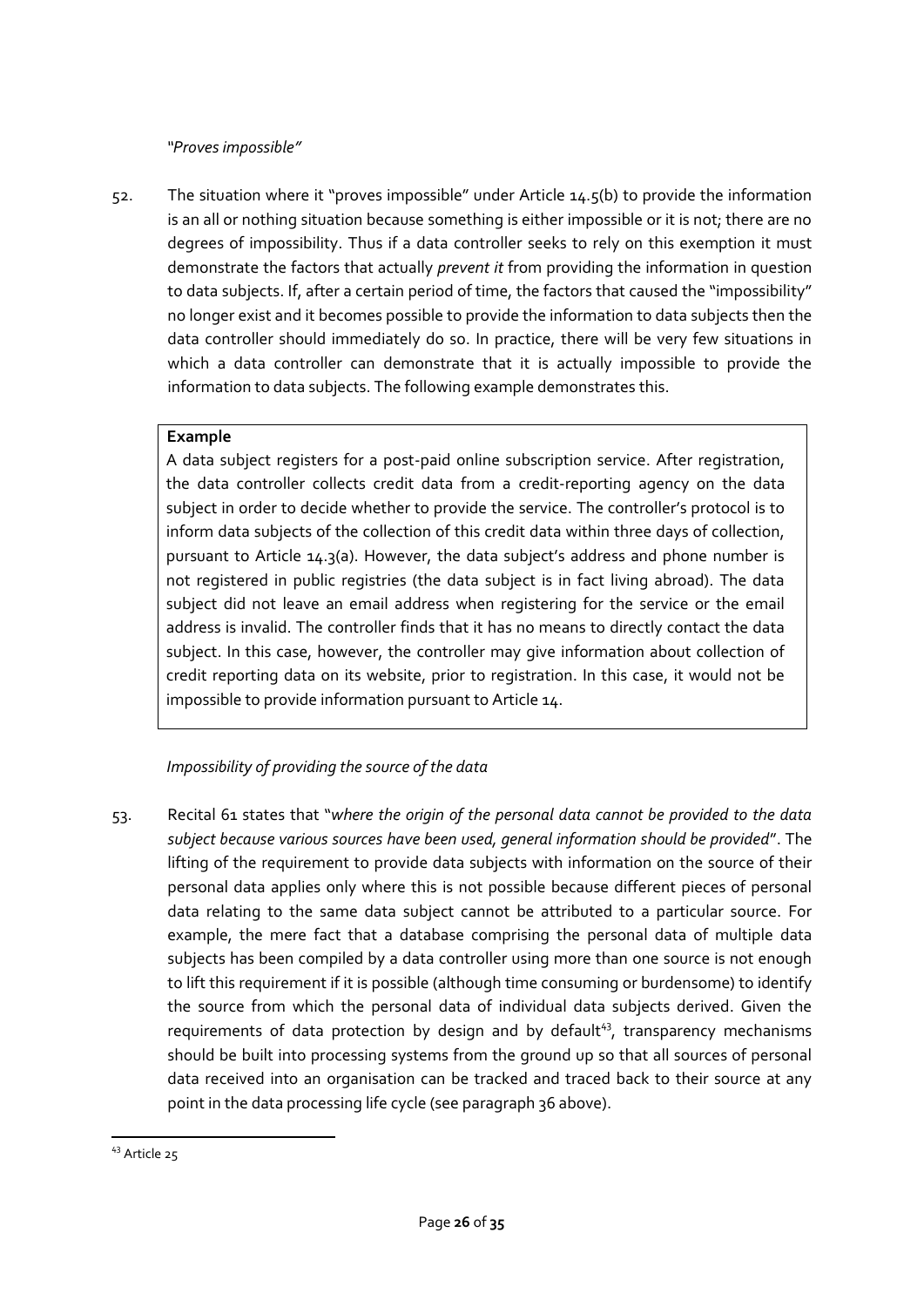*"Disproportionate effort"*

- <span id="page-26-0"></span>54. Under Article 14.5(b), as with the "proves impossible" situation, "disproportionate effort" may also apply, in particular, for processing *"for archiving purposes in the public interest, scientific or historical research purposes or statistical purposes, subject to the safeguards referred to in Article 89(1)".* Recital 62 also references these objectives as cases where the provision of information to the data subject would involve a disproportionate effort and states that in this regard, the number of data subjects, the age of the data and any appropriate safeguards adopted should be taken into consideration.
- 55. In determining what may constitute either impossibility or disproportionate effort under Article  $14.5(b)$ , it is relevant that there are no comparable exemptions under Article  $13$ (where personal data is collected from a data subject). The only difference between an Article 13 and an Article 14 situation is that in the latter, the personal data is not collected from the data subject. Two consequences flow from this:
	- the exception cannot be *routinely relied* upon by data controllers who are not processing personal data for the purposes of archiving in the public interest, for scientific or historical research purposes or statistical purposes<sup>44</sup>; and
	- it follows that impossibility or disproportionate effort only arise by virtue of circumstances which do not apply if the personal data is collected from the data subject. In other words, the impossibility or disproportionate effort must be directly connected to the fact that the personal data was obtained other than from the data subject.
- 56. The factors referred to above in Recital 62 (number of data subjects, the age of the data and any appropriate safeguards adopted) may be indicative of the types of issues that contribute to a data controller having to use disproportionate effort to notify a data subject of the relevant Article 14 information.

#### **Example**

1

Historical researchers seeking to trace lineage based on surnames obtain a large dataset relating to 20,000 data subjects. However, the dataset was collected 50 years ago, has not been updated since, and does not contain any contact details. Given the size of the database and more particularly, the age of the data, it would involve disproportionate effort for the researchers to try to trace the data subjects individually in order to provide them with Article 14 information.

<sup>44</sup> Where personal data is processed for archiving purposes in the public interest, scientific or historical research purposes or statistical purposes, this must be subject to appropriate safeguards for the rights and freedoms of the data subject as set out in Article 89.1.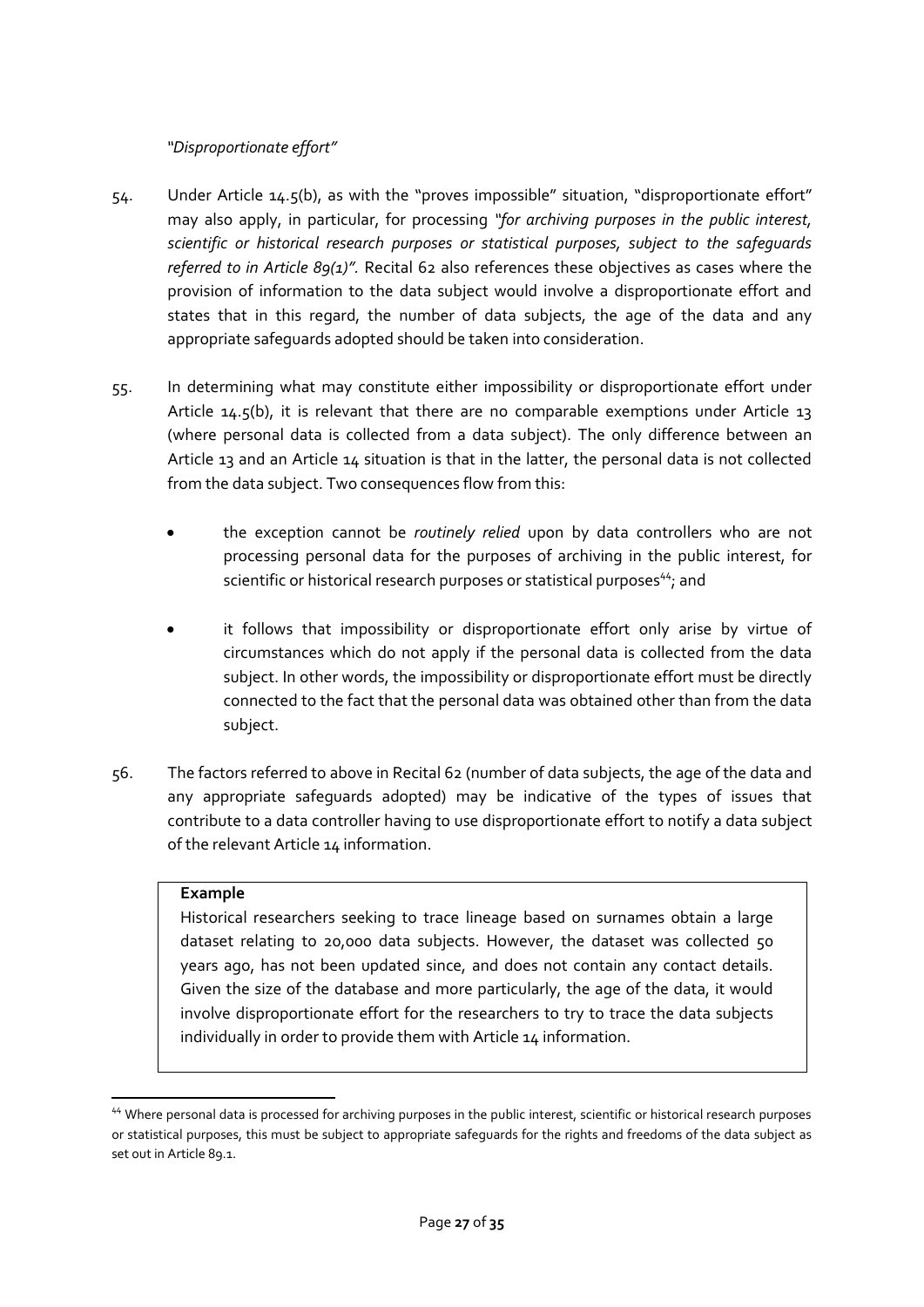57. Where a data controller seeks to rely on the exception in Article 14.5(b) on the basis that provision of the information would involve a disproportionate effort, it should carry out a balancing exercise to assess the effort involved for the data controller to provide the information to the data subject against the impact and effects on the data subject if he or she was not provided with the information. This assessment should be documented by the data controller in accordance with its accountability obligations. In such a case, Article 14.5(b) specifies that the controller must take appropriate measures to protect the data subject's rights and freedoms and legitimate interests, including making the information publicly available. Furthermore, there may be situations where a data controller is processing personal data which does not require the identification of a data subject (for example with pseudonymised data). (In such cases, Article 11.1 may also be relevant as it states that a data controller shall not be obliged to maintain, acquire or process additional information in order to identify the data subject for the sole purposes of complying with the GDPR.)

### *Serious impairment of objectives*

<span id="page-27-0"></span>58. The final situation covered by Article 14.5(b) is where a data controller's provision of the information to a data subject under Article 14.1 is likely to make impossible or seriously impair the achievement of the processing objectives. To rely on this exception, data controllers must demonstrate that the provision of the information set out in Article 14.1 alone would nullify the objectives of the processing. Notably, reliance on this aspect of Article 14.5(b) pre-supposes that the data processing satisfies all of the principles set out in Article 5 and that most importantly, in all of the circumstances, the processing of the personal data is fair and that it has a legal basis.

# **Example**

Bank A is subject to a mandatory requirement under anti-money laundering legislation to report suspicious activity relating to accounts held with it to the relevant financial law enforcement authority. Bank A receives information from Bank B (in another Member State) that an account holder has instructed it to transfer money to another account held with Bank A which appears suspicious. Bank A passes this data concerning its account holder and the suspicious activities to the relevant financial law enforcement authority. The anti-money laundering legislation in question makes it a criminal offence for a reporting bank to "tip-off" the accountholder that they may be subject to regulatory investigations. In this situation, Article 14.5(b) applies because providing the data subject (the account-holder with Bank A) with Article 14 information on the processing of account-holder's personal data received from Bank B would seriously impair the objectives of the legislation, which includes the prevention of "tip-offs". However, general information should be provided to all account-holders with Bank A when an account is opened that their personal data may be processed for anti-money laundering purposes.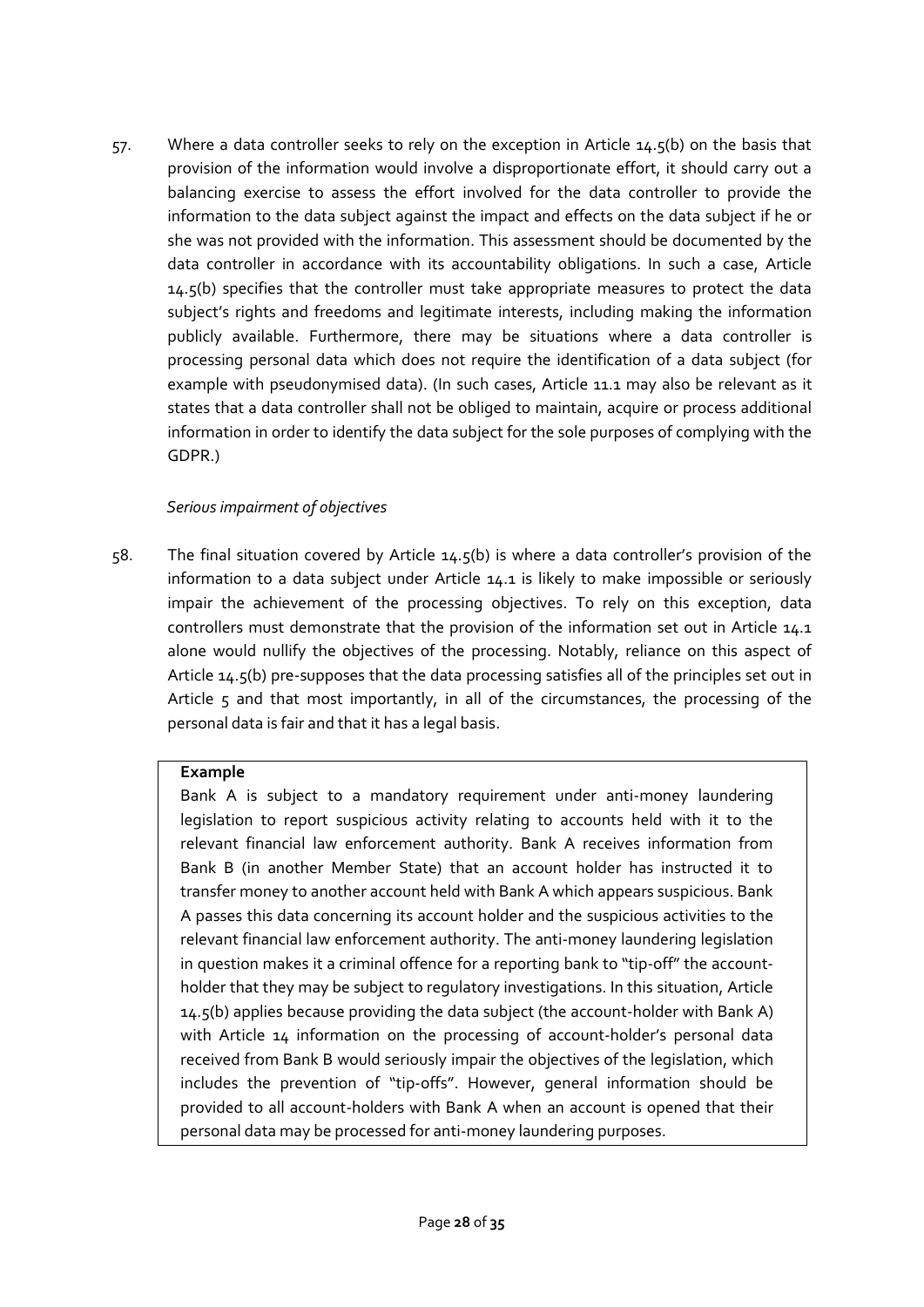*Obtaining or disclosing is expressly laid down in law*

<span id="page-28-0"></span>59. Article 14.5(c) allows for a lifting of the information requirements in Articles 14.1, 14.2 and 14.4 insofar as the obtaining or disclosure of personal data *"is expressly laid down by Union or Member State law to which the controller is subject".* This exemption is conditional upon the law in question providing *"appropriate measures to protect the data subject's legitimate interests".* Such a law must directly address the data controller and the obtaining or disclosure in question should be mandatory upon the data controller. Accordingly, the data controller must be able to demonstrate how the law in question applies to them and requires them to either obtain or disclose the personal data in question. While it is for Union or Member State law to frame the law such that it provides "*appropriate measures to protect the data subject's legitimate interests",* the data controller should ensure (and be able to demonstrate) that its obtaining or disclosure of personal data complies with those measures. Furthermore, the data controller should make it clear to data subjects that it obtains or discloses personal data in accordance with the law in question, unless there is a legal prohibition preventing the data controller from doing so. This is in line with Recital 41 of the GDPR, which states that a legal basis or legislative measures should be clear and precise, and its application should be foreseeable to persons subject to it, in accordance with the case law of the Court of Justice of the EU and the European Court of Human Rights. However Article 14.5(c) will not apply where the data controller is under an obligation to obtain data directly from a data subject, in which case Article 13 will apply and the only exemption under the GDPR applicable for providing the data subject with information on the processing will be that under Article 13.4 (i.e. where and insofar as the data subject already has the information).

#### **Example**

A tax authority is subject to a mandatory requirement under national law to obtain the details of employees' salaries from their employers. The personal data is not obtained from the data subjects and therefore the tax authority is subject to the requirements of Article 14. However, as the obtaining of the personal data by the tax authority from employers is expressly laid down by law, the information requirements in Article 14 do not apply to the tax authority in this instance.

*Confidentiality by virtue of a secrecy obligation*

<span id="page-28-1"></span>60. Article 14.5(d) provides for an exemption to the information requirement upon data controllers where the personal data *"must remain confidential subject to an obligation of professional secrecy regulated by Union or Member State law, including a statutory obligation of secrecy".* Where a data controller seeks to rely on this exemption, it must be able to demonstrate that it has appropriately identified such an exemption and to show how the professional secrecy obligation directly addresses the data controller such that it prohibits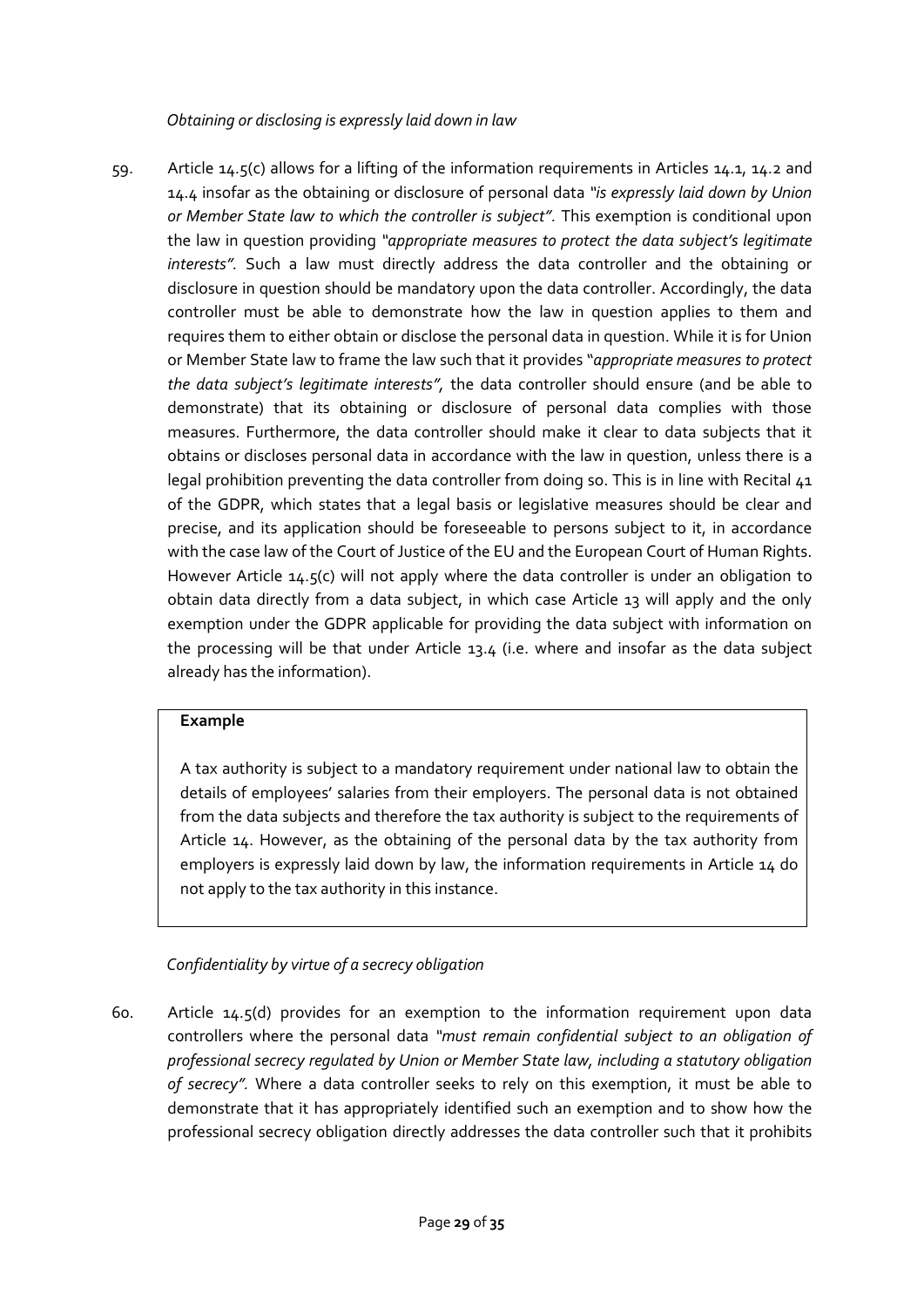the data controller from providing all of the information set out in Articles 14.1, 14.2 and 14.4 to the data subject.

### **Example**

A medical practitioner (data controller) is under a professional obligation of secrecy in relation to his patients' medical information. A patient (in respect of whom the obligation of professional secrecy applies) provides the medical practitioner with information about her health relating to a genetic condition, which a number of her close relatives also have. The patient also provides the medical practitioner with certain personal data of her relatives (data subjects) who have the same condition. The medical practitioner is not required to provide those relatives with Article 14 information as the exemption in Article 14.5(d) applies. If the medical practitioner were to provide the Article 14 information to the relatives, the obligation of professional secrecy, which he owes to his patient, would be violated.

# <span id="page-29-0"></span>**Restrictions on data subject rights under Article 23**

61. Article 23 provides for Member States (or the EU) to legislate for further restrictions on the scope of the data subject rights in relation to transparency and the substantive data subject rights<sup>45</sup> where such measures respect the essence of the fundamental rights and freedoms and are necessary and proportionate to safeguard one or more of the ten objectives set out in Article 23.1(a) to (j). Where such national measures lessen the general transparency obligations, which would otherwise apply to data controllers under the GDPR, the data controller should be able to demonstrate how the national provision applies to them. As set out in Article 23.2(h), the data controller should inform data subjects that they are relying on such a national legislative restriction to the transparency obligation unless doing so would be prejudicial to the purpose of the restriction.

# <span id="page-29-1"></span>**Transparency and data breaches**

62. WP29 has produced separate Guidelines on Data Breaches<sup>46</sup> but for the purposes of these guidelines, a data controller's obligations in relation to communication of data breaches to a data subject must take full account of the transparency requirements set out in Article 12. The communication of a data breach must satisfy the same requirements, detailed above (in particular for the use of clear and plain language), that apply to any other communication with a data subject in relation to their rights or in connection with conveying information under Articles 13 and 14.

<sup>1</sup>  $45$  As set out in Articles 12 to 22 and 34, and in Article 5 insofar as its provisions correspond to the rights and obligations provided for in Articles 12 to 22.

<sup>46</sup> Guidelines on Personal data breach notification under Regulation 2016/679, WP 250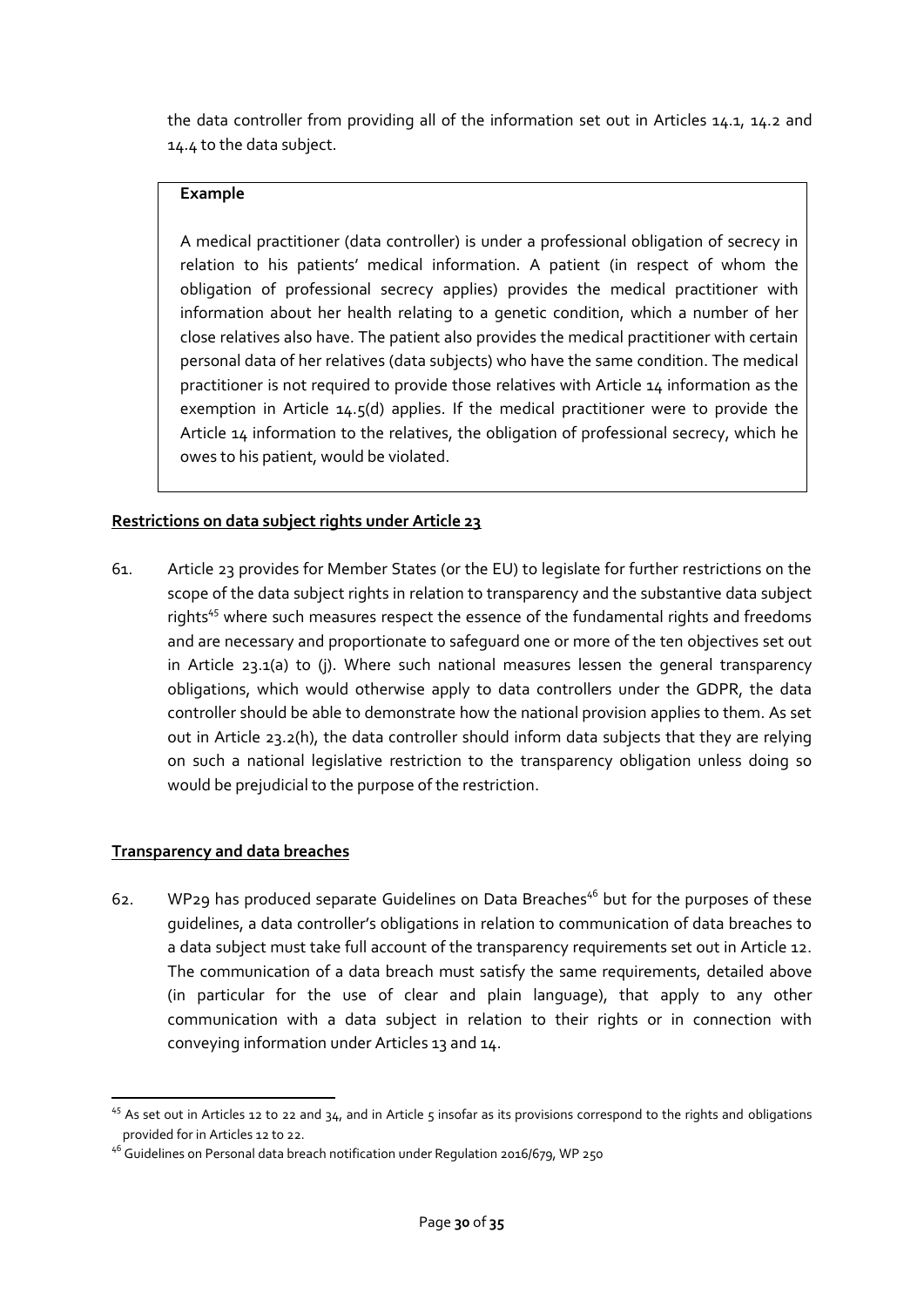# <span id="page-30-0"></span>**Schedule Information that must be provided to a data subject under Article 13 or Article 14**

| <b>Required Information Type</b>                                                                | Relevant<br>article<br>(if personal<br>data<br>collected<br>directly<br>from data<br>subject) | Relevant<br>article<br>(if personal<br>data not<br>obtained<br>from the<br>data<br>subject) | <b>WP29 Comments on</b><br>information requirement                                                                                                                                                    |
|-------------------------------------------------------------------------------------------------|-----------------------------------------------------------------------------------------------|---------------------------------------------------------------------------------------------|-------------------------------------------------------------------------------------------------------------------------------------------------------------------------------------------------------|
| identity and<br>The<br>contact                                                                  | Article                                                                                       | Article                                                                                     | This information should allow                                                                                                                                                                         |
| details of the controller and,<br>where<br>applicable,<br>their<br>representative <sup>47</sup> | 13.1(a)                                                                                       | 14.1(a)                                                                                     | for easy identification of the<br>controller and preferably allow<br>different<br>forms<br>for<br>of<br>communications with the data<br>controller (e.g. phone number,<br>email, postal address etc.) |
| Contact details for the data                                                                    | Article                                                                                       | Article                                                                                     | See WP29 Guidelines on Data                                                                                                                                                                           |
| officer, where<br>protection<br>applicable                                                      | 13.1(b)                                                                                       | 14.1(b)                                                                                     | Protection Officers <sup>48</sup>                                                                                                                                                                     |
| The purposes and legal basis                                                                    | Article                                                                                       | Article                                                                                     | In addition to setting out the                                                                                                                                                                        |
| for the processing                                                                              | 13.1(c)                                                                                       | 14.1(c)                                                                                     | purposes of the processing for<br>which the personal data is<br>intended, the relevant legal<br>basis relied upon under Article 6<br>or Article 9 must be specified.                                  |
| Where<br>legitimate interests                                                                   | Article                                                                                       | Article                                                                                     | The specific interest in question                                                                                                                                                                     |
| (Article 6.1(f)) is the legal basis                                                             | 13.1(d)                                                                                       | 14.2(b)                                                                                     | must be identified for the                                                                                                                                                                            |
| the<br>processing,<br>for<br>the                                                                |                                                                                               |                                                                                             | benefit of the data subject. As a                                                                                                                                                                     |
| legitimate interests pursued<br>by the data controller or a                                     |                                                                                               |                                                                                             | matter of best practice, the data<br>controller should also provide                                                                                                                                   |
| third party                                                                                     |                                                                                               |                                                                                             | the data subject with the                                                                                                                                                                             |
|                                                                                                 |                                                                                               |                                                                                             | information from the balancing<br>test, which should have been<br>carried<br>out<br>by<br>the<br>data                                                                                                 |

 $\overline{a}$ <sup>47</sup> As defined by Article 4.17 of the GDPR (and referenced in Recital 80), "representative" means a natural or legal person established in the EU who is designated by the controller or processor in writing under Article 27 and represents the controller or processor with regard to their respective obligations under the GDPR. This obligation applies where, in accordance with Article 3.2, the controller or processor is not established in the EU but processes the personal data of data subjects who are in the EU, and the processing relates to the offer of goods or services to, or monitoring of the behaviour of, data subjects in the EU.

<sup>48</sup> Guidelines on Data Protection Officers, WP243 rev.01, last revised and adopted on 5 April 2017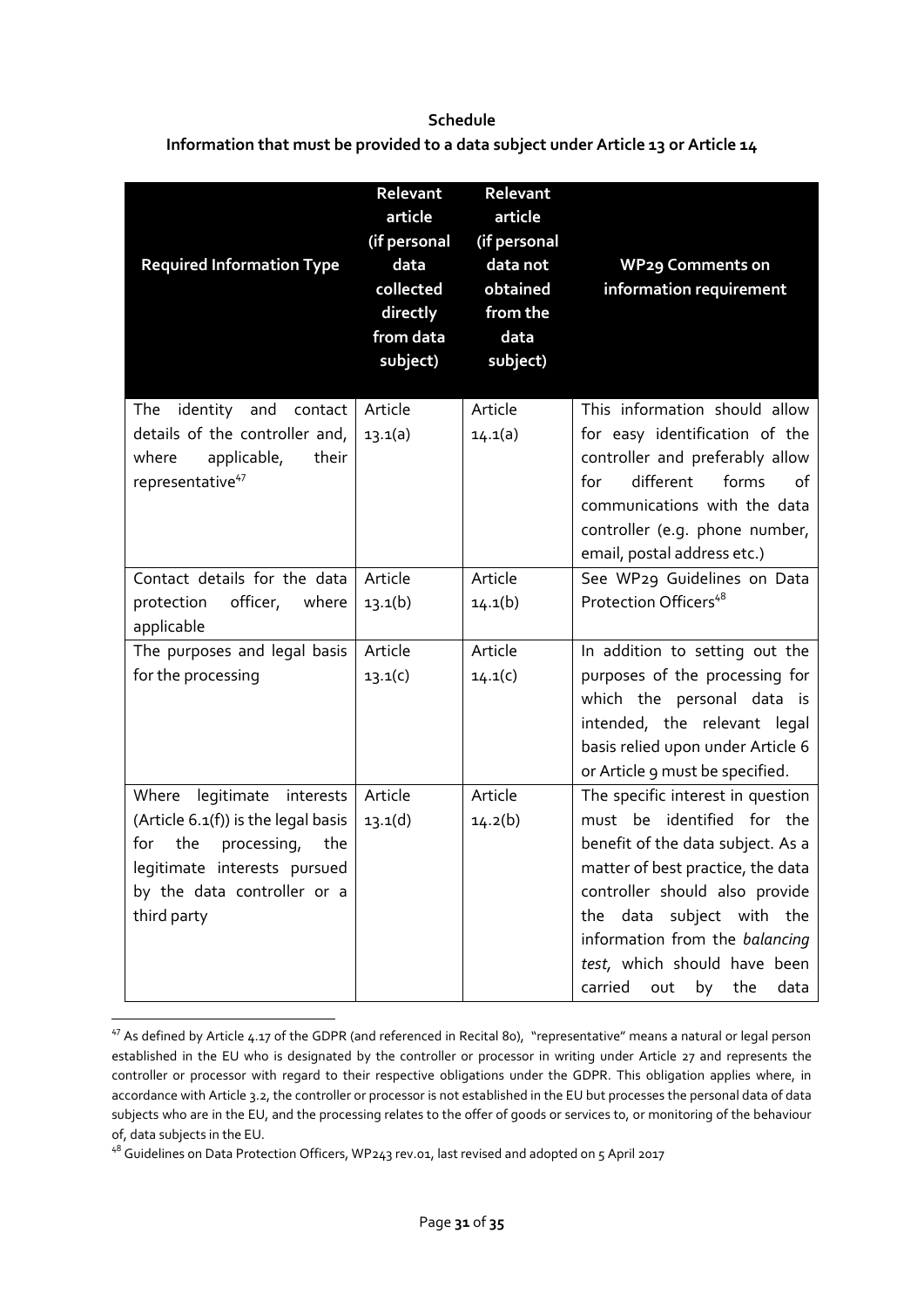|                                            |              |         | controller to allow reliance on      |
|--------------------------------------------|--------------|---------|--------------------------------------|
|                                            |              |         | Article 6.1(f) as a lawful basis for |
|                                            |              |         | processing, in advance of any        |
|                                            |              |         | collection of data<br>subjects'      |
|                                            |              |         | personal data.                       |
| Categories of personal data                | Not required | Article | This information is required in      |
| concerned                                  |              | 14.1(d) | an Article 14 scenario because       |
|                                            |              |         | the personal data has not been       |
|                                            |              |         | obtained from the data subject       |
|                                            |              |         | therefore<br>lacks<br>who<br>an      |
|                                            |              |         | awareness of which categories        |
|                                            |              |         | of their personal data the data      |
|                                            |              |         | controller has obtained.             |
| Recipients <sup>49</sup> (or categories of | Article      | Article | The term "recipient" is defined      |
| recipients) of the personal                | 13.1(e)      | 14.1(e) | in Article 4.9 such that a           |
| data                                       |              |         | recipient does not have to be a      |
|                                            |              |         | third party. Therefore, data         |
|                                            |              |         | controllers, joint controllers and   |
|                                            |              |         | processors to whom data is           |
|                                            |              |         | transferred or disclosed are         |
|                                            |              |         | covered by the term "recipient"      |
|                                            |              |         | information<br>and<br>such<br>on     |
|                                            |              |         | recipients should be provided in     |
|                                            |              |         | addition to information on third     |
|                                            |              |         | party recipients.                    |
|                                            |              |         | In accordance with the principle     |
|                                            |              |         | of fairness, the default position    |
|                                            |              |         | is that a data controller should     |
|                                            |              |         | provide information on the           |
|                                            |              |         | actual (named) recipients of the     |
|                                            |              |         | personal data. Where a data          |
|                                            |              |         | controller opts only to provide      |
|                                            |              |         | the categories of recipients, the    |
|                                            |              |         | data controller must be able to      |
|                                            |              |         | demonstrate why it is fair for it    |
|                                            |              |         | to take this approach. In such       |
|                                            |              |         | circumstances, the information       |
|                                            |              |         | on the categories of recipients      |
|                                            |              |         | should be as specific as possible    |
|                                            |              |         | by indicating the type<br>of         |
|                                            |              |         | recipient (i.e. by reference to      |
|                                            |              |         | the activities it carries out), the  |
|                                            |              |         |                                      |

**<sup>.</sup>**  $49$  As defined by Article 4.9 of the GDPR and referenced in Recital 31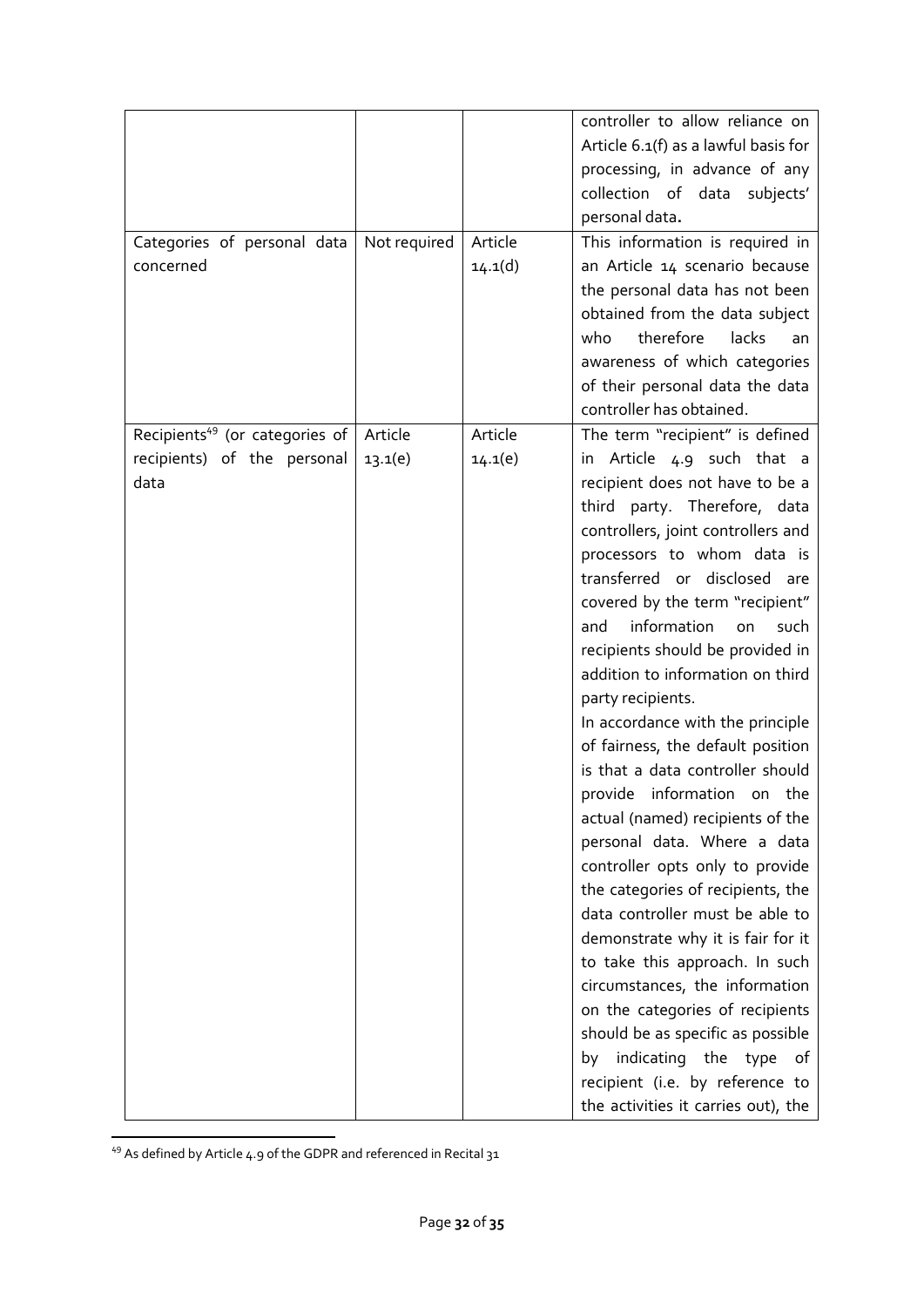|                                         |         |         | industry, sector and sub-sector           |
|-----------------------------------------|---------|---------|-------------------------------------------|
|                                         |         |         | location<br>of<br>and<br>the<br>the       |
|                                         |         |         | recipients.                               |
| Details of transfers to third           | Article | Article | The<br>relevant<br><b>GDPR</b><br>article |
| countries, the fact of same             | 13.1(f) | 14.1(f) | permitting the transfer and the           |
| and the details of the relevant         |         |         | corresponding mechanism (e.g.             |
| safequards <sup>50</sup> (including the |         |         | adequacy decision under Article           |
| existence or absence of a               |         |         | 45 / binding corporate rules              |
| Commission<br>adequacy                  |         |         | under Article 47/ standard data           |
| $decision51$ and the means to           |         |         | protection clauses under Article          |
| obtain a copy of them or                |         |         | derogations<br>46.2/<br>and               |
| where they have been made               |         |         | safeguards under Article 49 etc.)         |
| available                               |         |         | should be specified. Where                |
|                                         |         |         | possible, a<br>link<br>the<br>to          |
|                                         |         |         | mechanism used or information             |
|                                         |         |         | on where and how the relevant             |
|                                         |         |         | document may be accessed or               |
|                                         |         |         | obtained<br>should<br>also<br>be          |
|                                         |         |         | provided. In accordance with              |
|                                         |         |         | the principle of fairness, the            |
|                                         |         |         | information should explicitly             |
|                                         |         |         | mention all third countries to            |
|                                         |         |         | which<br>the<br>data<br>will<br>be        |
|                                         |         |         | transferred.                              |
| The storage period (or if not           | Article | Article | This is linked to the data                |
| possible, criteria used<br>to           | 13.2(a) | 14.2(a) | minimisation requirement in               |
| determine that period)                  |         |         | Article<br>5.1(c)<br>and<br>storage       |
|                                         |         |         | limitation requirement in Article         |
|                                         |         |         | $5.1(e)$ .                                |
|                                         |         |         | The storage period (or criteria to        |
|                                         |         |         | determine it) may be dictated             |
|                                         |         |         | by factors such as statutory              |
|                                         |         |         | requirements<br>industry<br>or            |
|                                         |         |         | guidelines<br>should<br>be<br>but         |
|                                         |         |         | phrased in a way that allows the          |
|                                         |         |         | data subject to assess, on the            |
|                                         |         |         | basis of his or her own situation,        |
|                                         |         |         | what the retention period will            |
|                                         |         |         | be for specific data/ purposes. It        |
|                                         |         |         | is not sufficient for the data            |
|                                         |         |         | controller to generically state           |

 $50$  As set out in Article 46.2 and 46.3

 $51$  In accordance with Article 45

**.**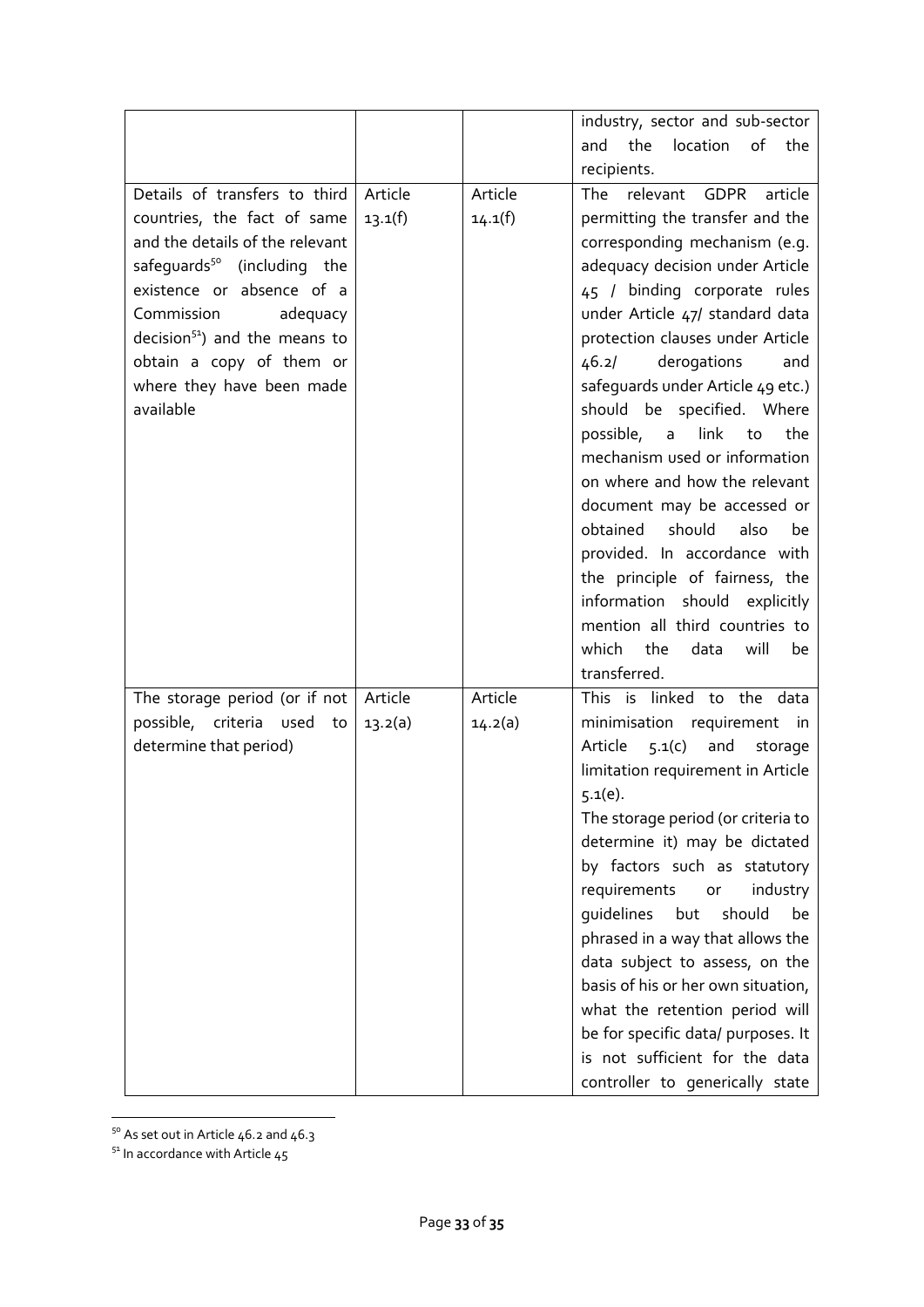|                                                       |         |         | that personal data will be kept         |
|-------------------------------------------------------|---------|---------|-----------------------------------------|
|                                                       |         |         | as long as necessary for the            |
|                                                       |         |         | legitimate purposes of the              |
|                                                       |         |         | processing. Where relevant, the         |
|                                                       |         |         | different storage periods should        |
|                                                       |         |         | stipulated for<br>different<br>be       |
|                                                       |         |         | categories of personal data             |
|                                                       |         |         | different<br>and/or<br>processing       |
|                                                       |         |         | including<br>where<br>purposes,         |
|                                                       |         |         | appropriate, archiving periods.         |
| The rights of the data subject                        | Article | Article | This information should include         |
| to:                                                   | 13.2(b) | 14.2(c) | a summary of what the right             |
|                                                       |         |         | involves and how the data               |
| access;                                               |         |         | subject can take steps to               |
| rectification;                                        |         |         | exercise it.                            |
| erasure;                                              |         |         | In particular, the right to object      |
| restriction on processing;<br>objection to processing |         |         | to processing must be explicitly        |
| and                                                   |         |         | brought to the data subject's           |
| portability.                                          |         |         | attention at the latest at the          |
|                                                       |         |         | time of first communication             |
|                                                       |         |         | with the data subject and must          |
|                                                       |         |         | presented clearly<br>and<br>be          |
|                                                       |         |         | separately from<br>other<br>any         |
|                                                       |         |         | information <sup>52</sup> .             |
|                                                       |         |         | In relation to the right to             |
|                                                       |         |         | WP <sub>29</sub><br>portability,<br>see |
|                                                       |         |         | Guidelines on the right to data         |
|                                                       |         |         | portability <sup>53</sup> .             |
| Where processing is based on                          | Article | Article | This information should include         |
| consent (or explicit consent),                        | 13.2(c) | 14.2(d) | how consent may be withdrawn,           |
| the right to withdraw consent                         |         |         | taking into account that it             |
| at any time                                           |         |         | should be as easy for a data            |
|                                                       |         |         | subject to withdraw consent as          |
|                                                       |         |         | to give it <sup>54</sup> .              |
| The right to lodge a complaint                        | Article | Article | This information should explain         |
| with a supervisory authority                          | 13.2(d) | 14.2(e) | that, in accordance with Article        |
|                                                       |         |         | 77, a data subject has the right        |
|                                                       |         |         | to lodge a complaint with a             |
|                                                       |         |         | authority,<br>supervisory<br><i>in</i>  |
|                                                       |         |         | particular in the Member State          |

 $52$  Article 21.4 and Recital 70 (which applies in the case of direct marketing)

<sup>54</sup> Article 7.3

1

 $53$  Guidelines on the right to data portability, WP 242 rev.01, last revised and adopted on 5 April 2017